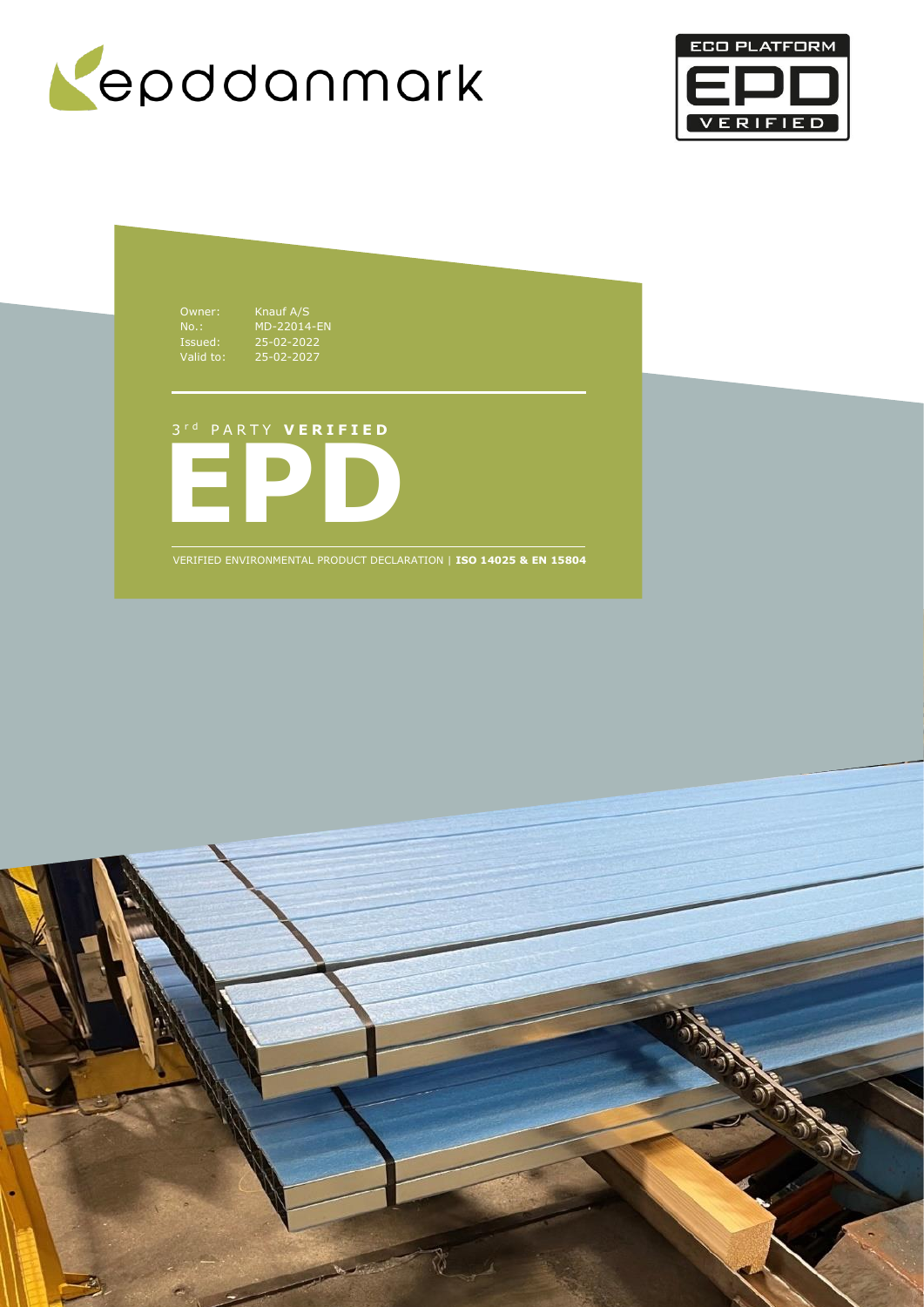

#### **Owner of declaration**

Knauf A/S Kløvermarksvej 6 DK-9500 Hobro

**Programme** EPD Danmark www.epddanmark.dk

☐ Industry EPD ☒ Product EPD

**Declared product(s)** Light gauge steel profiles with foam.

## **Production site**

Ib Andresen Industri A/S Industrivej 12-20 DK-5550 Langeskov

#### **Product(s) use**

The profiles are used for the mounting of sheet materials in the construction of interior walls and ceilings.

#### **Declared or functional unit**

1 kg of light gauge steel profile with foam.

**Year of data** 2019-2020



## Leoddonmark

**Issued:** 25-02-2022

**Valid to:** 25-02-2027

**Basis of calculation**

This EPD is developed in accordance with the European standard EN 15804+A2.

#### **Comparability**

EPDs of construction products may not be comparable if they do not comply with the requirements in EN 15804. EPD data may not be comparable if the datasets used are not developed in accordance with EN 15804 and if the background systems are not based on the same database.

#### **Validity**

This EPD has been verified in accordance with ISO 14025 and is valid for 5 years from the date of issue.

#### **Use**

The intended use of an EPD is to communicate scientifically based environmental information for construction products, for the purpose of assessing the environmental performance of buildings.

#### **EPD type**

☒Cradle-to-gate with modules C1-C4 and D ☐Cradle-to-gate with options, modules C1-C4 and D ☐Cradle-to-grave and module D ☐Cradle-to-gate ☐Cradle-to-gate with options

CEN standard EN 15804 serves as the core PCR

Independent verification of the declaration and data, according to EN ISO 14025

☐ internal ☒ external

Third party verifier:

Bach

*Ninkie Bendtsen*

enser *Martha Katrine Sørensen*

*EPD Danmark*

|                                    | Life cycle stages and modules ( $MND =$ module not declared) |                |                |                         |            |                 |            |             |               |                              |                             |                                 |                |                     |                               |                                                     |
|------------------------------------|--------------------------------------------------------------|----------------|----------------|-------------------------|------------|-----------------|------------|-------------|---------------|------------------------------|-----------------------------|---------------------------------|----------------|---------------------|-------------------------------|-----------------------------------------------------|
| Construction<br>Product<br>process |                                                              |                |                | Use                     |            |                 |            |             |               |                              | End of life                 |                                 |                |                     | Beyond the system<br>boundary |                                                     |
| material<br><b>Alddns</b><br>Raw   | ransport                                                     | Manufacturing  | ransport       | Installation<br>process | Jse        | nce<br>Maintena | Repair     | Replacement | Refurbishment | Operational<br>use<br>energy | Operational<br>use<br>water | construction<br>demolition<br>å | Transport      | processing<br>Waste | Disposal                      | recover<br>recycling<br>potential<br>Re-use,<br>and |
| A <sub>1</sub>                     | A2                                                           | A <sub>3</sub> | A <sub>4</sub> | A <sub>5</sub>          | <b>B1</b>  | <b>B2</b>       | <b>B3</b>  | <b>B4</b>   | <b>B5</b>     | <b>B6</b>                    | <b>B7</b>                   | C <sub>1</sub>                  | C <sub>2</sub> | C <sub>3</sub>      | C <sub>4</sub>                | D                                                   |
| X                                  | X                                                            | X              | <b>MND</b>     | <b>MND</b>              | <b>MND</b> | <b>MND</b>      | <b>MND</b> | <b>MND</b>  | <b>MND</b>    | <b>MND</b>                   | <b>MND</b>                  | X                               | X              | X                   | X                             | X                                                   |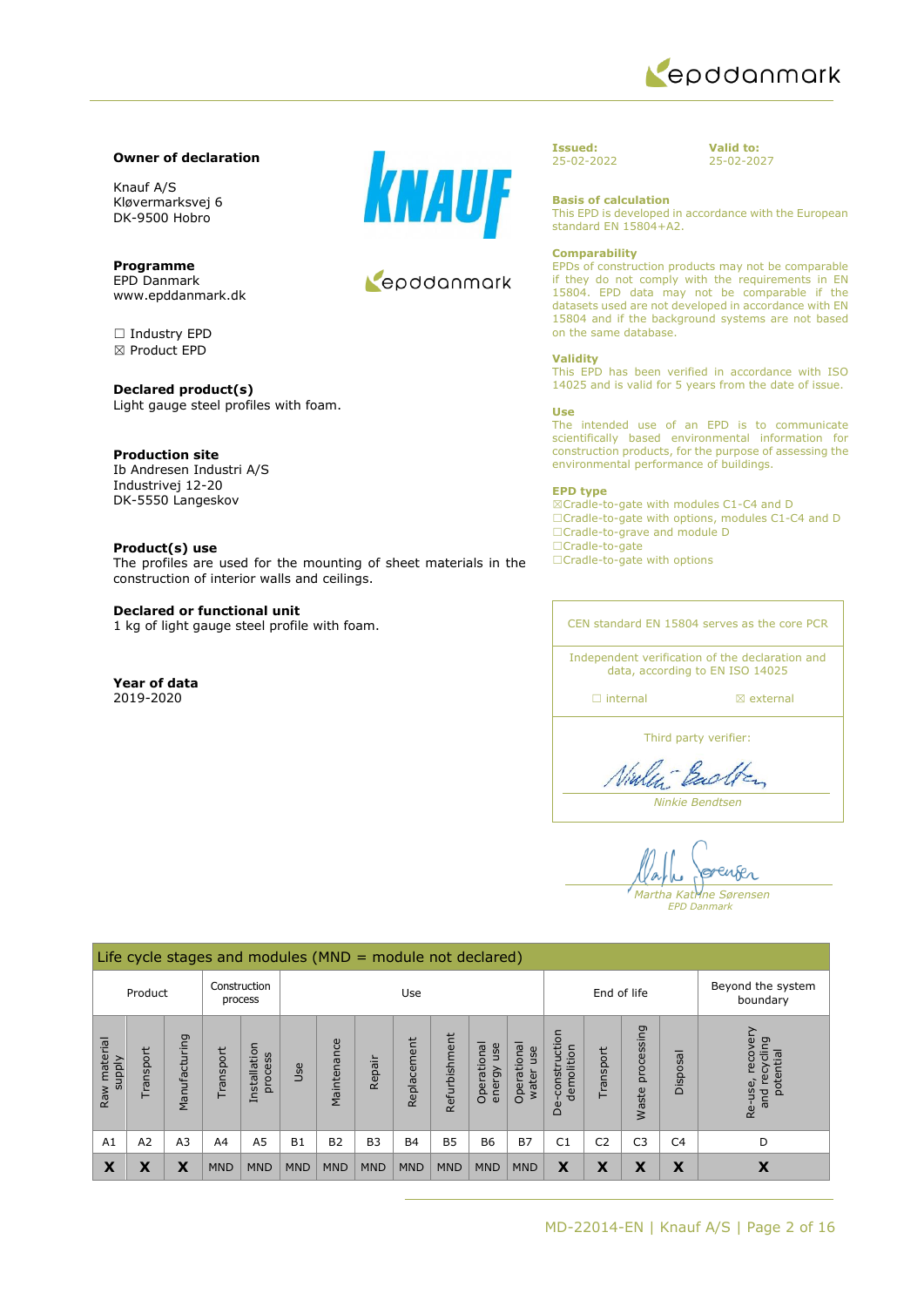

## Product information

## **Product description**

Steel profiles are manufactured from hot dip galvanized steel with different surface treatment in order to obtain intact surface on the products. To meet requirements regarding noise reduction properties, the profiles are mounted with sealing strips and isolation sheets.

The products are transported to the customers on wooden spacers with plastic straps. The straps are not included in the EPD.

The main product compounds incl. wood packaging.

| <b>Profile</b><br>width         | <b>Steel</b><br>weight<br>$\frac{0}{0}$ | <b>Zinc</b><br>weight % | Glue<br>weight<br>$\frac{0}{\alpha}$ | Foam<br>weight<br>$\frac{0}{0}$ |  |  |  |  |
|---------------------------------|-----------------------------------------|-------------------------|--------------------------------------|---------------------------------|--|--|--|--|
| 45 mm                           | 95,48                                   | 2,75                    | 0,38                                 | 1,38                            |  |  |  |  |
| 70 mm                           | 95,20                                   | 2,74                    | 0,31                                 | 1,74                            |  |  |  |  |
| 95 mm                           | 95,04                                   | 2,74                    | 0,26                                 | 1,97                            |  |  |  |  |
| 120 mm                          | 94,91                                   | 2,73                    | 0,22                                 | 2,13                            |  |  |  |  |
| 145 mm                          | 95,18                                   | 2,74                    | 0,20                                 | 1,88                            |  |  |  |  |
| 160 mm                          | 95,32                                   | 2,75                    | 0,18                                 | 1,75                            |  |  |  |  |
| <b>Packaging</b>                |                                         |                         |                                      |                                 |  |  |  |  |
| <b>Pallets and</b><br>sawn wood |                                         | 3.34E-04                | Кg                                   |                                 |  |  |  |  |

Content in the product pr. declared unit

## **Included products**

Roll formed profiles produced from steel quality S250GD + Z100 steel thickness 0,46 mm

## **Representativity**

This declaration, including data collection and the modeled foreground system including results, represents the production of *light gauge steel profiles with foam* on the Ib Andresen Industri production site located in Langeskov, Fyn. Product specific data are based on average values collected in the period 1/7 2019 - 30/6 2020 and provided by Ib Andresen Industry. Background data are based on Simapro version 9.2.0.2 2020 and Ecoinvent 3.6 2019 – allocation, cut-off by classification – unit.

## **Hazardous substances**

The profiles does not contain substances listed in the "Candidate List of Substances of Very High Concern for authorization".

[\(http://echa.europa.eu/candidate-list-table\)](http://echa.europa.eu/candidate-list-table)

## **Essential characteristics (CE)**

The Knauf-profiles are covered by harmonised technical specification EN 10346:2015. Declaration of performance according to EU regulation 305/2011 is available for all declared product variations.

Further technical information can be obtained by contacting the manufacturer or on the website:

## [https://www.knauf.dk](https://www.knauf.dk/)

**Reference Service Life (RSL)**

## Not declared.

**Picture of product(s)**

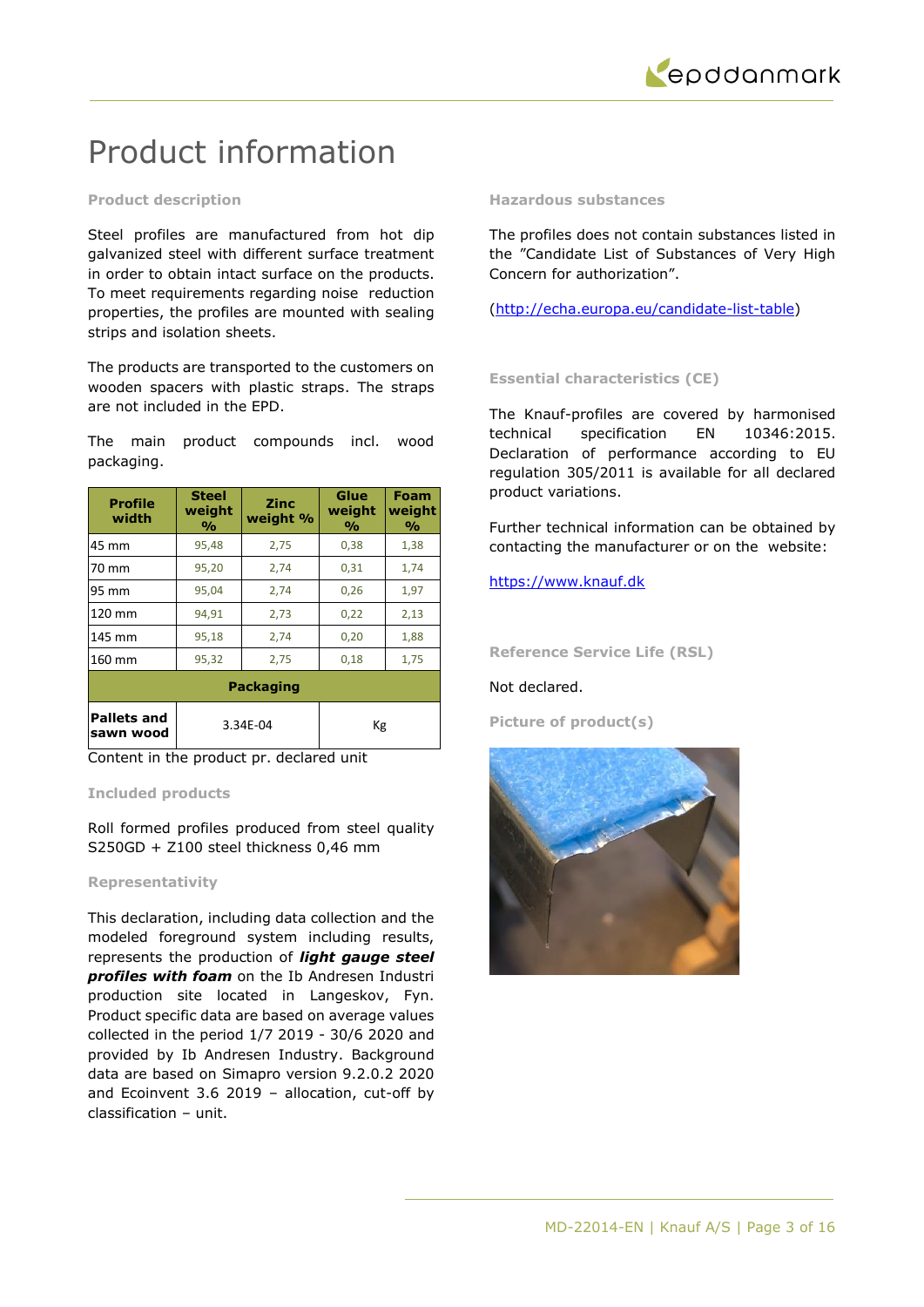

The profiles are available with different types of surface treatment. This profile for use in internal walls and ceilings havs a surface layer of 100 g per square meter.

Steel grades are expressed according to the standard EN 10027, where S 250 GD + Z100 designates a structural steel (S) with a specified yield of strength of 250 MPa (250) and a surface layer of 100 g plain Zinc per square meter (Z100).

|                                                      | <b>Profile</b>                                                                              |
|------------------------------------------------------|---------------------------------------------------------------------------------------------|
| Steel grade                                          | S250GD+Z100                                                                                 |
| Product objectives                                   | Material of 0,46 mm thickness for use in steel<br>profiles for interior walls and ceilings. |
| Steel                                                |                                                                                             |
| Manufactured in accordance<br>with European standard | EN 10346:2015                                                                               |
| Iron weight (w-%)                                    | 97,2                                                                                        |
| Carbon weight (w-%)                                  | 0,2                                                                                         |
| Silicon weight (w-%)                                 | 0,6                                                                                         |
| Manganese weight (w-%)                               | 1,7                                                                                         |
| Phosphorus weight (w-%)                              | 0,1                                                                                         |
| Sulfur weight (w-%)                                  | 0,045                                                                                       |
| Titan weight (w-%)                                   |                                                                                             |
| Coating                                              |                                                                                             |
| Coating                                              | Hot galvanized                                                                              |
| Coating thickness per side<br>$(\mu m/m^2)$          | 7                                                                                           |
| Coating total weight $(g/m^2)$                       | 100                                                                                         |
| Zink weight (w-%)                                    | 2,8                                                                                         |
| Corrosion class                                      | $C1 - C2$                                                                                   |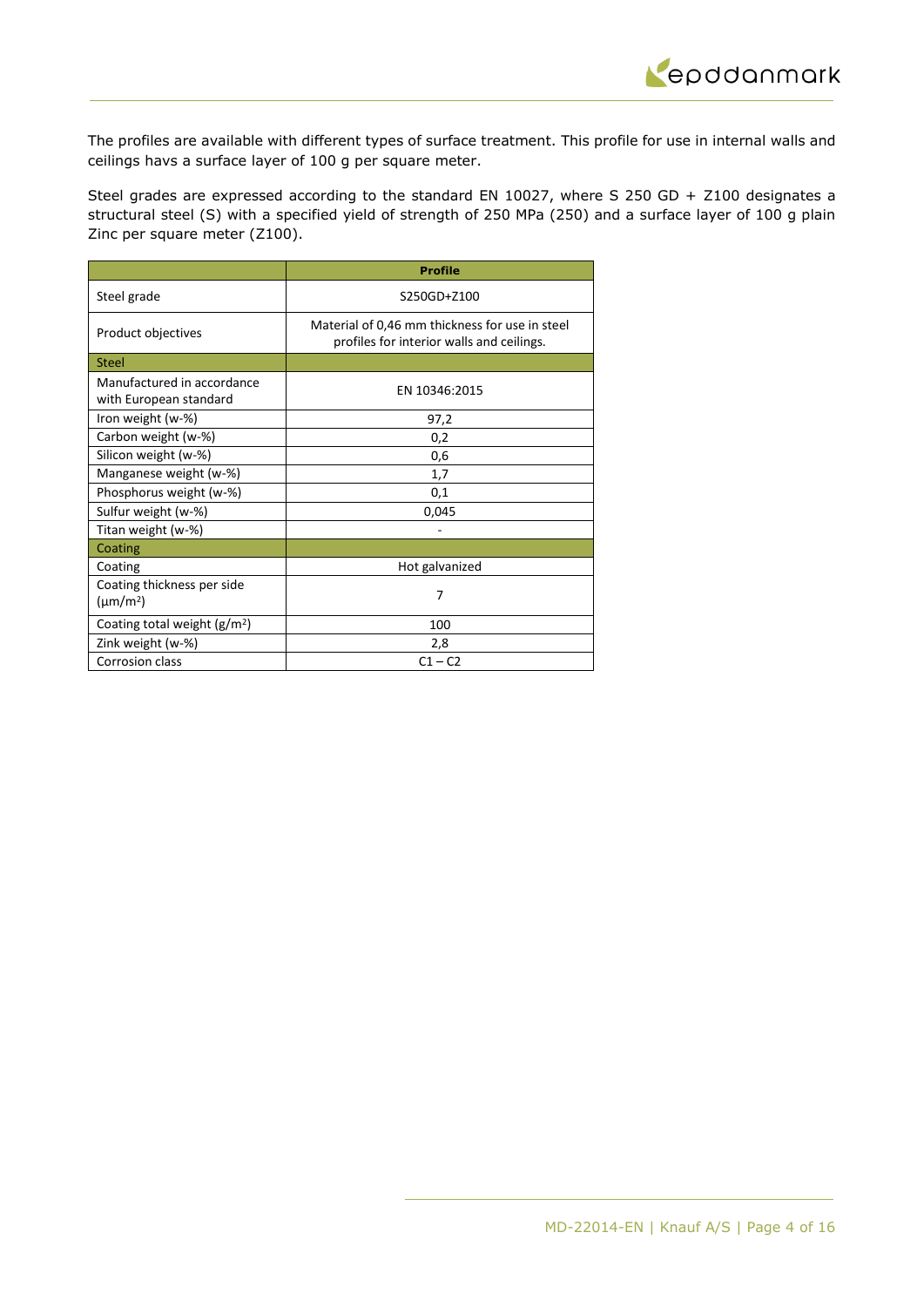

# LCA background

**Declared unit**

The LCI and LCIA results in this EPD relates to 1 kg of light gauge steel profile with foam.

| <b>Name</b>                | <b>Value</b> | <b>White</b> |
|----------------------------|--------------|--------------|
| Declared unit              |              |              |
| Conversion factor to 1 kg. |              |              |

**Functional Unit**

Not defined.

**PCR**

Product category rules: PRC 2019:14 Construction products, Version 1.0, date 2019- 12-20.

This EPD is developed according to the core rules for the product category of construction products in EN 15804:2012+A2.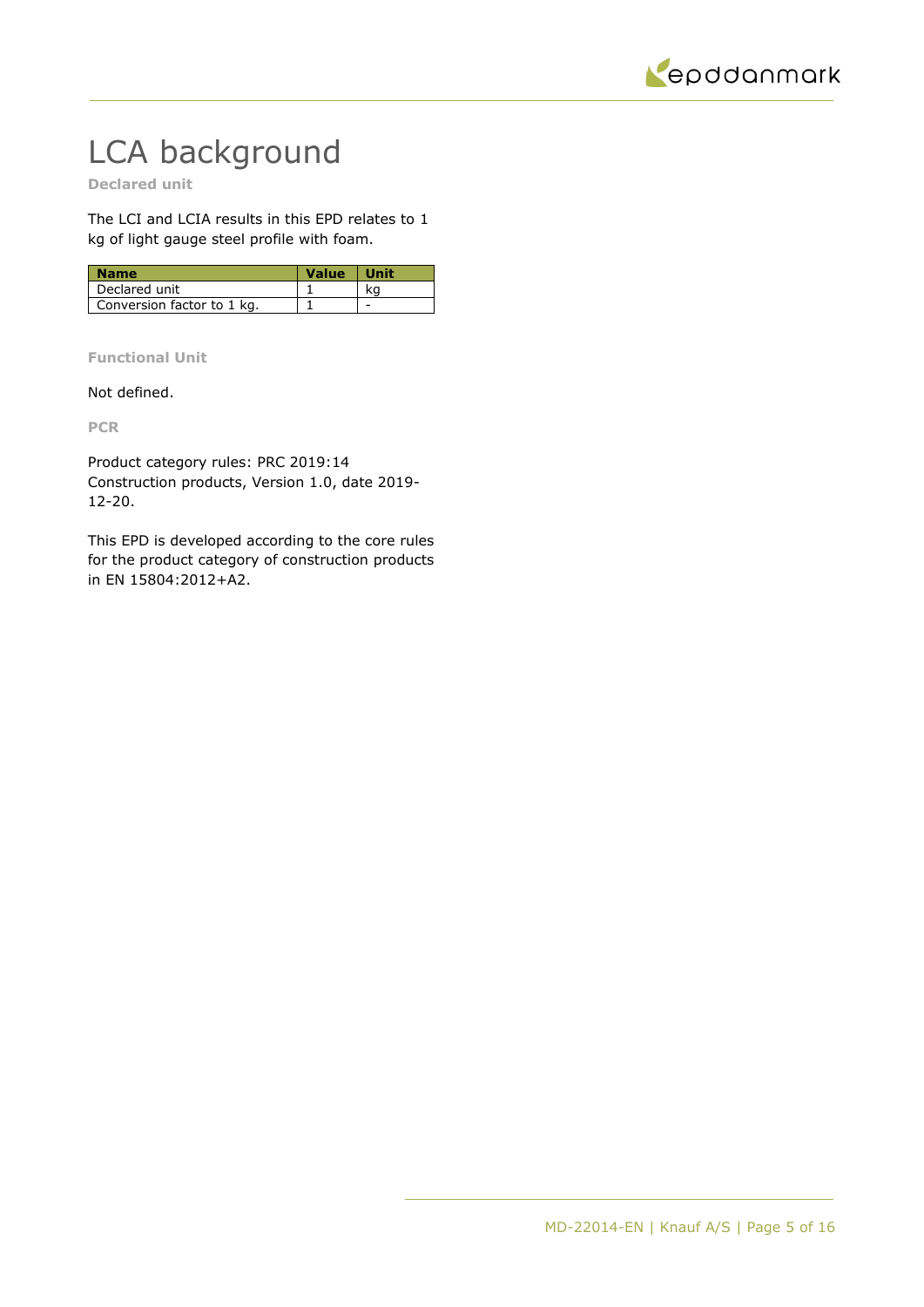

## **System diagram**

Cradle to gate with module C1 - C4, module D and with optional modules.

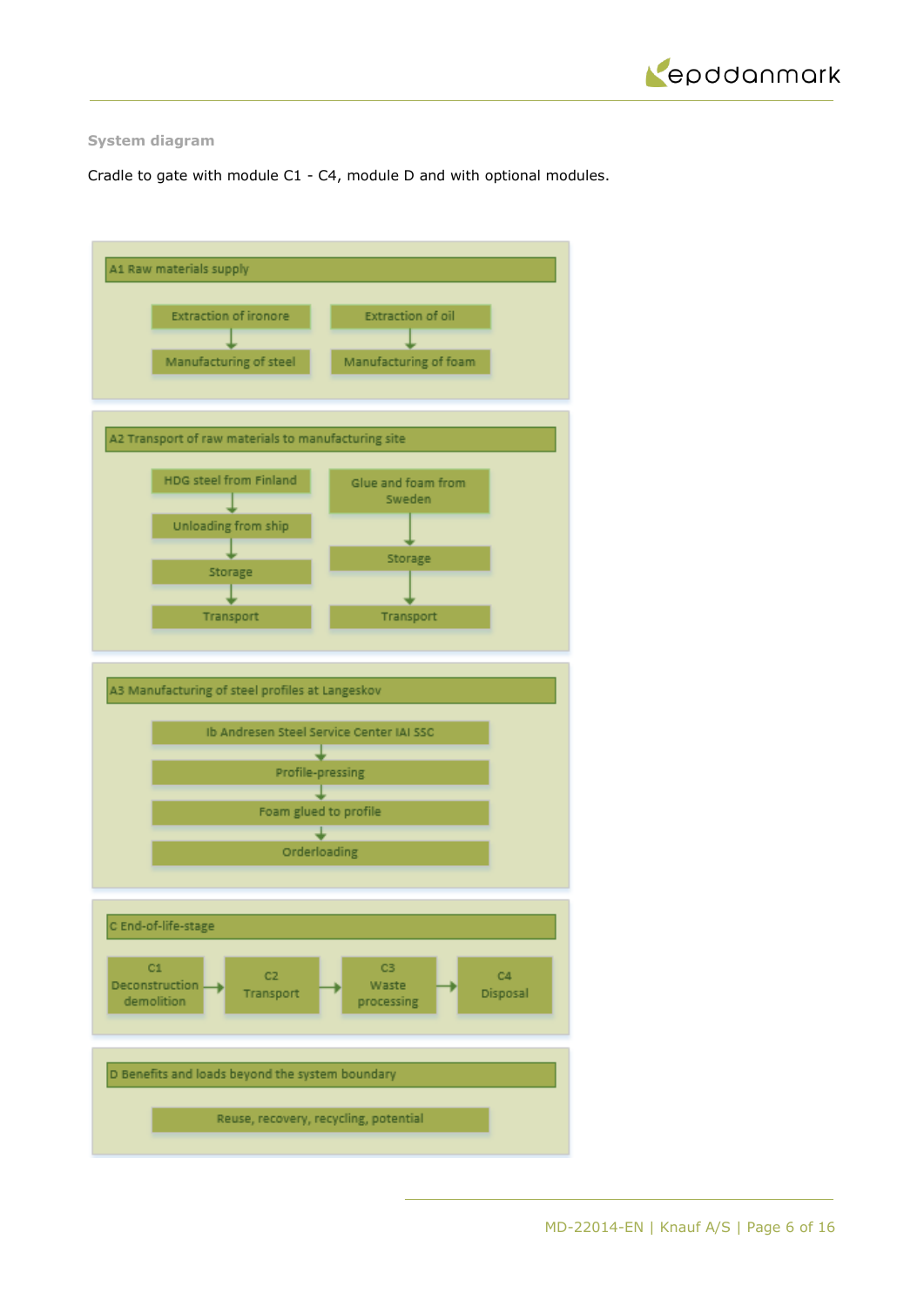The profiles are manufactured from hot dip galvanized carbon steel delivered from steelworks as coils by boat to the IAI's port in Nyborg. In IAI site Langeskov, the coil is divided in narrow bands whose width fit the specific profiles, and the profiles are manufactured through roll forming technique. Sheets of insolation foam is glued to the profiles.

## **System boundary**

The general rules for the exclusion of inputs and outputs follow the requirements in EN 15804, 6.3.5, where the total of neglected input flows per module shall be a maximum of 5 % of energy usage and mass and 1 % of energy usage and mass for unit processes.

The system boundaries of this EPD includes Module A1, A2, A3, C1, C2, C3, C4 and Module D.

## **Product stage (A1-A3) includes**:

A1: Extraction and processing of raw materials. The mining of raw materials as iron and zinc. The process of making the hot rolled steel-coils in the right alloy accordingly the IAI-requirement, including zinc-coating. Production of glue: hot melt adhesive, and foam: HCFC-free expanded polyethylene.

A2: Transport of raw material from the steel mill in Finland and of the glue and foam from Sweden to the IAI stock and manufacturing site. Transport of the profiles to stock in Hobro.

A3: The manufacturing processes. Slitting of hot rolled coils and roll forming steel into various widths, thicknesses and surface treatments according to the requirements of the ordered profiles. Applying of glue and mounting of foam.

Packaging to customers on pallets with straps.

External services such as electricity, heating and water, waste and emissions to air, land and water from manufacturing.

## **End of life stage (C1-C4) includes:**

C1: Deconstruction of the construction into which the steel is built.

C2: Transportation of waste from constructionsites to waste processing sites / disposals.

C3: Waste processing, sorting of scrap steel and incineration of polyethylene

C4: Disposal.

Steel is a highly recyclable building material, once steel has been made, it can be recycled without weakening its properties.

The background data used is Miljøstyrelsens Affaldsstatistik 2018: Proportion of construction waste prepared for the purpose of reuse, recycled or used for other final material recovery is calculated at 89%.

The foam is sorted to incineration. The energy recovery from incineration is declared in D.

The impacts from the End-of-life stages were modelled in Simapro.

**Resource recovery stage (D):** Potential for reuse, recycling or energy recovery.

For the primary part of the steel 46 % is replacing primary steel by recycling. The secondary part of the steel is not credited to avoid double counting.

Energy recovery by incineration of plastic is replacing danish electricity and district heating.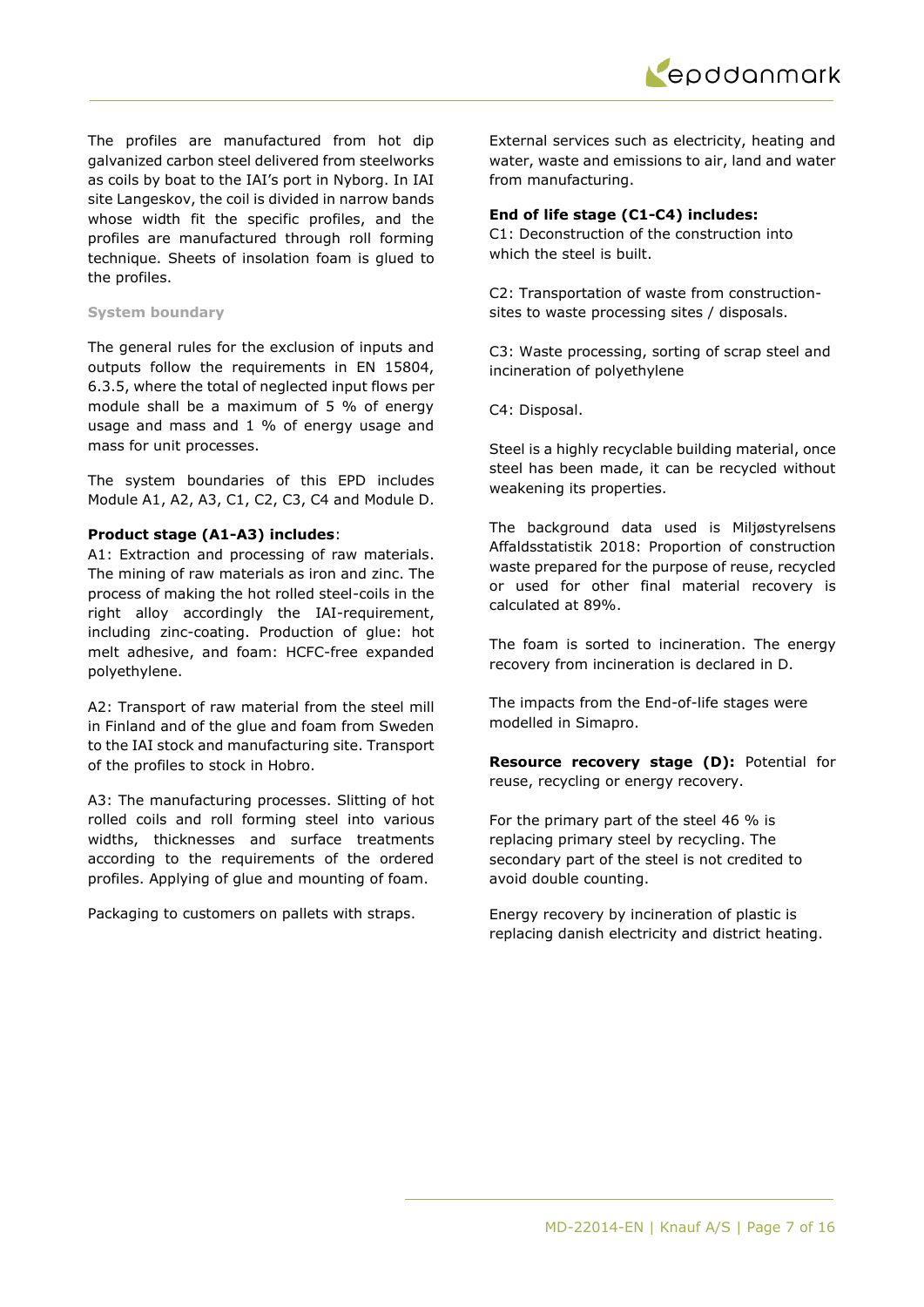## LCA results

## Environmental performance for Steel 2a: S250GD+Z100, t=0.46 mm, b=45 mm

#### Potential environmental impact per declared unit

| Parameter             | <b>Unit</b>                                                                                                                                                                         | A <sub>1</sub> | A2       | A <sub>3</sub> | C <sub>1</sub> | C <sub>2</sub> | C <sub>3</sub> | C <sub>4</sub> | D             |
|-----------------------|-------------------------------------------------------------------------------------------------------------------------------------------------------------------------------------|----------------|----------|----------------|----------------|----------------|----------------|----------------|---------------|
| <b>GWP-total</b>      | [kg CO <sub>2</sub> eg.]                                                                                                                                                            | $.86E + 00$    | 5.41E-02 | 1.44E-02       | 2.16E-03       | 4.51E-03       | 7.64E-02       | 1.39E-07       | $-1.07E + 00$ |
| <b>GWP-fossil</b>     | [kg CO <sub>2</sub> eg.]                                                                                                                                                            | $.85E + 00$    | 5.41E-02 | 1.32E-02       | 2.16E-03       | 4.51E-03       | 7.78E-02       | 1.39E-07       | $-1.07E + 00$ |
| GWP-biogenic          | [ $kq$ $CO2$ eq.]                                                                                                                                                                   | 5.99E-03       | 1.69E-05 | 1.21E-03       | 6.01E-07       | 3.30E-06       | $-1.39E - 03*$ | 2.76E-10       | 6.04E-04      |
| GWP-luluc             | [ $kq$ $CO2$ eq.]                                                                                                                                                                   | $.27E-03$      | 2.34E-05 | 1.56E-05       | 1.70E-07       | 1.33E-06       | 2.72E-05       | 3.88E-11       | $-4.06E - 04$ |
| <b>ODP</b>            | [kg CFC 11 eq.]                                                                                                                                                                     | .23E-07        | 1.20E-08 | 4.18E-10       | 4.67E-10       | 1.07E-09       | 3.53E-09       | 5.73E-14       | $-4.83E - 08$ |
| AP                    | $[mol H+ eq.]$                                                                                                                                                                      | 2.29E-02       | 5.86E-04 | 4.39E-05       | 2.26E-05       | 2.30E-05       | 3.01E-04       | 1.32E-09       | $-5.37E - 03$ |
| EP-freshwater         | [ $kq$ PO <sub>4</sub> eq.]                                                                                                                                                         | $.32E-03$      | 3.95E-06 | 7.98E-06       | 7.76E-08       | 3.22E-07       | 2.06E-05       | 1.43E-11       | $-7.98E - 04$ |
| EP-marine             | [kg N eg.]                                                                                                                                                                          | 2.42E-03       | 1.56E-04 | 9.75E-06       | 1.00E-05       | 7.87E-06       | 7.01E-05       | 4.57E-10       | $-1.12E - 03$ |
| <b>EP-terrestrial</b> | [mol N eq.]                                                                                                                                                                         | 8.08E-02       | 1.72E-03 | 1.13E-04       | 1.10E-04       | 8.62E-05       | 7.88E-04       | 5.01E-09       | $-1.19E - 02$ |
| <b>POCP</b>           | [kg NMVOC eq.]                                                                                                                                                                      | 8.99E-03       | 4.80E-04 | 2.40E-05       | $3.01E - 05$   | 2.57E-05       | 2.14E-04       | 1.45E-09       | $-5.18E - 03$ |
| ADPm <sup>1</sup>     | [kg Sb eg.]                                                                                                                                                                         | 2.16E-03       | 8.16E-07 | 5.07E-08       | 3.32E-09       | 7.75E-08       | 1.35E-06       | 1.27E-12       | $-1.90E - 05$ |
| ADPf <sup>1</sup>     | [MJ]                                                                                                                                                                                | 2.28E+01       | 7.99E-01 | 1.52E-01       | 2.98E-02       | 7.06E-02       | 3.41E-01       | 3.89E-06       | $-1.06E + 01$ |
| WDP <sup>1</sup>      | $\lceil m^3 \rceil$                                                                                                                                                                 | 8.00E-01       | 2.60E-03 | 2.09E-03       | 3.99E-05       | 2.30E-04       | 3.48E-03       | 1.74E-07       | $-1.88E - 01$ |
|                       | GWP-total = Globale Warming Potential - total: GWP-fossil = Global Warming Potential - fossil fuels: GWP-biogenic = Global Warming Potential - biogenic: GWP-luluc = Global Warming |                |          |                |                |                |                |                |               |

GWP-total = Globale Warming Potential - total; GWP-fossil = Global Warming Potential - fossil fuels; GWP-biogenic = Global Warming Potential - biogenic; GWP-luluc = Global Warming<br>Potential - land use and land use change;  $WDP = water use$ 

\*: the negative value is from the waste processing of the Iron Scrap.

#### Use of resources per declared unit

| <b>Parameter</b> | <b>Unit</b>                                                                                                                                                                                                                                                                                                                       | A <sub>1</sub> | A <sub>2</sub> | A <sub>3</sub> | C <sub>1</sub> | C2           | C <sub>3</sub> | C4           | D             |  |  |
|------------------|-----------------------------------------------------------------------------------------------------------------------------------------------------------------------------------------------------------------------------------------------------------------------------------------------------------------------------------|----------------|----------------|----------------|----------------|--------------|----------------|--------------|---------------|--|--|
| <b>PERE</b>      | [MJ]                                                                                                                                                                                                                                                                                                                              | $2.19E + 00$   | 8.13E-03       | 1.31E-01       | 1.61E-04       | 8.91E-04     | 5.28E-02       | 3.15E-08     | $-1.20E + 00$ |  |  |
| <b>PERM</b>      | [MJ]                                                                                                                                                                                                                                                                                                                              | $0.00E + 00$   | $0.00E + 00$   | 7.43E-03*      | $0.00E + 00$   | $0.00E + 00$ | $0.00E + 00$   | $0.00E + 00$ | $0.00E + 00$  |  |  |
| <b>PERT</b>      | [MJ]                                                                                                                                                                                                                                                                                                                              | $2.19E + 00$   | 8.13E-03       | 1.31E-01       | 1.61E-04       | 8.91E-04     | 5.28E-02       | 3.15E-08     | $-1.20E + 00$ |  |  |
| <b>PENRE</b>     | [MJ]                                                                                                                                                                                                                                                                                                                              | 2.28E+01       | 7.99E-01       | 1.52E-01       | 2.98E-02       | 7.06E-02     | 3.41E-01       | 3.89E-06     | $-1.06E + 01$ |  |  |
| <b>PENRM</b>     | [MJ]                                                                                                                                                                                                                                                                                                                              | $0.00E + 00$   | $0.00E + 00$   | $0.00E + 00$   | $0.00E + 00$   | $0.00E + 00$ | $0.00E + 00$   | $0.00E + 00$ | $0.00E + 00$  |  |  |
| <b>PENRT</b>     | [MJ]                                                                                                                                                                                                                                                                                                                              | 2.28E+01       | 7.99E-01       | 1.52E-01       | 2.98E-02       | 7.06E-02     | 3.41E-01       | 3.89E-06     | $-1.06E + 01$ |  |  |
| <b>SM</b>        | [kg]                                                                                                                                                                                                                                                                                                                              | 4.11E-01       | $0.00E + 00$   | $0.00E + 00$   | $0.00E + 00$   | $0.00E + 00$ | $0.00E + 00$   | $0.00E + 00$ | $0.00E + 00$  |  |  |
| <b>RSF</b>       | [MJ]                                                                                                                                                                                                                                                                                                                              | $0.00E + 00$   | $0.00E + 00$   | $0.00E + 00$   | $0.00E + 00$   | $0.00E + 00$ | $0.00E + 00$   | $0.00E + 00$ | $0.00E + 00$  |  |  |
| <b>NRSF</b>      | [MJ]                                                                                                                                                                                                                                                                                                                              | $0.00E + 00$   | $0.00E + 00$   | $0.00E + 00$   | $0.00E + 00$   | $0.00E + 00$ | $0.00E + 00$   | $0.00E + 00$ | $0.00E + 00$  |  |  |
| <b>FW</b>        | $\lceil m^3 \rceil$                                                                                                                                                                                                                                                                                                               | 2.27E-02       | 8.74E-05       | 4.84E-04       | 1.53E-06       | 8.05E-06     | 1.64E-04       | 4.15E-09     | $-6.64E-03$   |  |  |
|                  | PERE = Renewable primary energy resources used as energy carrier; PERM = Use of renewable primary energy resources used as raw materials; PERT = Total use of<br>renewable primary energy resources; PENRE = Non-renewable primary energy resources used as energy carrier; PENRM = Use of non renewable primary energy resources |                |                |                |                |              |                |              |               |  |  |

used as raw materials; PENRT = Total use of non renewable primary energy resources; SM = Use of secondary material; RSF = Use of renewable secondary fuels; NRSF = Use of non renewable secondary fuels; FW = Net use of fresh water

 $*$  from wood packaging

## Additional environmental impact per declared unit (ND = not declared)

| <b>Parameter</b>                                                                                                                                                                              | <b>Unit</b>                                        | A <sub>1</sub> | A <sub>2</sub> | A3       | C <sub>1</sub> | C <sub>2</sub> | C3        | C4        | D             |  |
|-----------------------------------------------------------------------------------------------------------------------------------------------------------------------------------------------|----------------------------------------------------|----------------|----------------|----------|----------------|----------------|-----------|-----------|---------------|--|
| PM                                                                                                                                                                                            | [Disease<br>incidencel                             | 2.46E-07       | 4.16E-09       | 2.59E-10 | 5.98E-10       | 4.19E-10       | 3.74E-09  | 2.56E-14  | $-9.08E - 08$ |  |
| IRP <sup>2</sup>                                                                                                                                                                              | [kBq U235 eq.]                                     | .69E-01        | 3.76E-03       | 1.74E-03 | 1.35E-04       | 3.60E-04       | 3.47E-03  | 1.74E-08  | $-4.07E - 02$ |  |
| $ETP$ -fw <sup>1</sup>                                                                                                                                                                        | <b>ICTUel</b>                                      | $9.26E + 01$   | 6.55E-01       | 2.35E-01 | 1.79E-02       | 5.63E-02       | 1.46E+00  | 2.52E-06  | $-5.36E + 01$ |  |
| $HTP-c1$                                                                                                                                                                                      | <b>ICTUhl</b>                                      | .57E-08        | 2.10E-11       | 3.58E-12 | 6.27E-13       | 1.39E-12       | 3.71E-11  | 5.83E-17  | $-8.76E - 09$ |  |
| $HTP-nc1$                                                                                                                                                                                     | <b>ICTUhl</b>                                      | $.94E-07$      | 6.71E-10       | 1.36E-10 | 1.54E-11       | 6.40E-11       | .75E-09   | 1.79E-15  | $-3.71E-08$   |  |
| SQP <sup>1</sup>                                                                                                                                                                              |                                                    | <b>ND</b>      | <b>ND</b>      | ND.      | <b>ND</b>      | ND.            | <b>ND</b> | <b>ND</b> | <b>ND</b>     |  |
| PM = Particulate Matter emissions; IRP = Ionizing radiation - human health; ETP-fw = Eco toxicity - freshwater. total; HTP-c = Human toxicity - cancer effects; HTP-nc = Human toxicity - non |                                                    |                |                |          |                |                |           |           |               |  |
|                                                                                                                                                                                               | cancer effects; SQP = Soil Quality (dimensionless) |                |                |          |                |                |           |           |               |  |

| <b>Parameterl</b> | <b>Unit</b>                                                                                                                                                        | A <sub>1</sub> | A <sub>2</sub> | A <sub>3</sub> | C <sub>1</sub> | C <sub>2</sub> | C <sub>3</sub> | C4           | D             |  |  |
|-------------------|--------------------------------------------------------------------------------------------------------------------------------------------------------------------|----------------|----------------|----------------|----------------|----------------|----------------|--------------|---------------|--|--|
| <b>HWD</b>        | [kg]                                                                                                                                                               | 3.75E-04       | 1.71E-06       | 7.69E-08       | 8.10E-08       | 1.71E-07       | 1.07E-06       | 5.81E-12     | $-7.41E - 05$ |  |  |
| <b>NHWD</b>       | [kg]                                                                                                                                                               | 6.80E-01       | 5.51E-02       | 6.95E-03       | 3.52E-05       | 6.15E-03       | 1.03E-02       | 2.64E-05     | 9.67E-03      |  |  |
| <b>RWD</b>        | [kg]                                                                                                                                                               | $0.00E + 00$   | $0.00E + 00$   | $0.00E + 00$   | $0.00E + 00$   | $0.00E + 00$   | $0.00E + 00$   | $0.00E + 00$ | $0.00E + 00$  |  |  |
|                   |                                                                                                                                                                    |                |                |                |                |                |                |              |               |  |  |
| <b>CRU</b>        | [kg]                                                                                                                                                               | $0.00E + 00$   | $0.00E + 00$   | $0.00E + 00$   | $0.00E + 00$   | $0.00E + 00$   | $0.00E + 00$   | $0.00E + 00$ | $0.00E + 00$  |  |  |
| <b>MFR</b>        | [kg]                                                                                                                                                               | $0.00E + 00$   | $0.00E + 00$   | 5.91E-06       | $0.00E + 00$   | $0.00E + 00$   | 9.82E-01       | $0.00E + 00$ | $0.00E + 00$  |  |  |
| <b>MER</b>        | [kg]                                                                                                                                                               | $0.00E + 00$   | $0.00E + 00$   | 9.22E-07       | $0.00E + 00$   | $0.00E + 00$   | $0.00E + 00$   | $0.00E + 00$ | $0.00E + 00$  |  |  |
| EE                | <b>IMJI</b>                                                                                                                                                        | $0.00E + 00$   | $0.00E + 00$   | $0.00E + 00$   | $0.00E + 00$   | $0.00E + 00$   | 5.61E-01       | $0.00E + 00$ | $0.00E + 00$  |  |  |
|                   | HWD = Hazardous waste disposed; NHWD = Non hazardous waste disposed; RWD = Radioactive waste disposed; CRU = Components for re-use; MFR = Materials for recycling; |                |                |                |                |                |                |              |               |  |  |
|                   | $MER$ = Materials for energy recovery; $EE$ = Exported energy)                                                                                                     |                |                |                |                |                |                |              |               |  |  |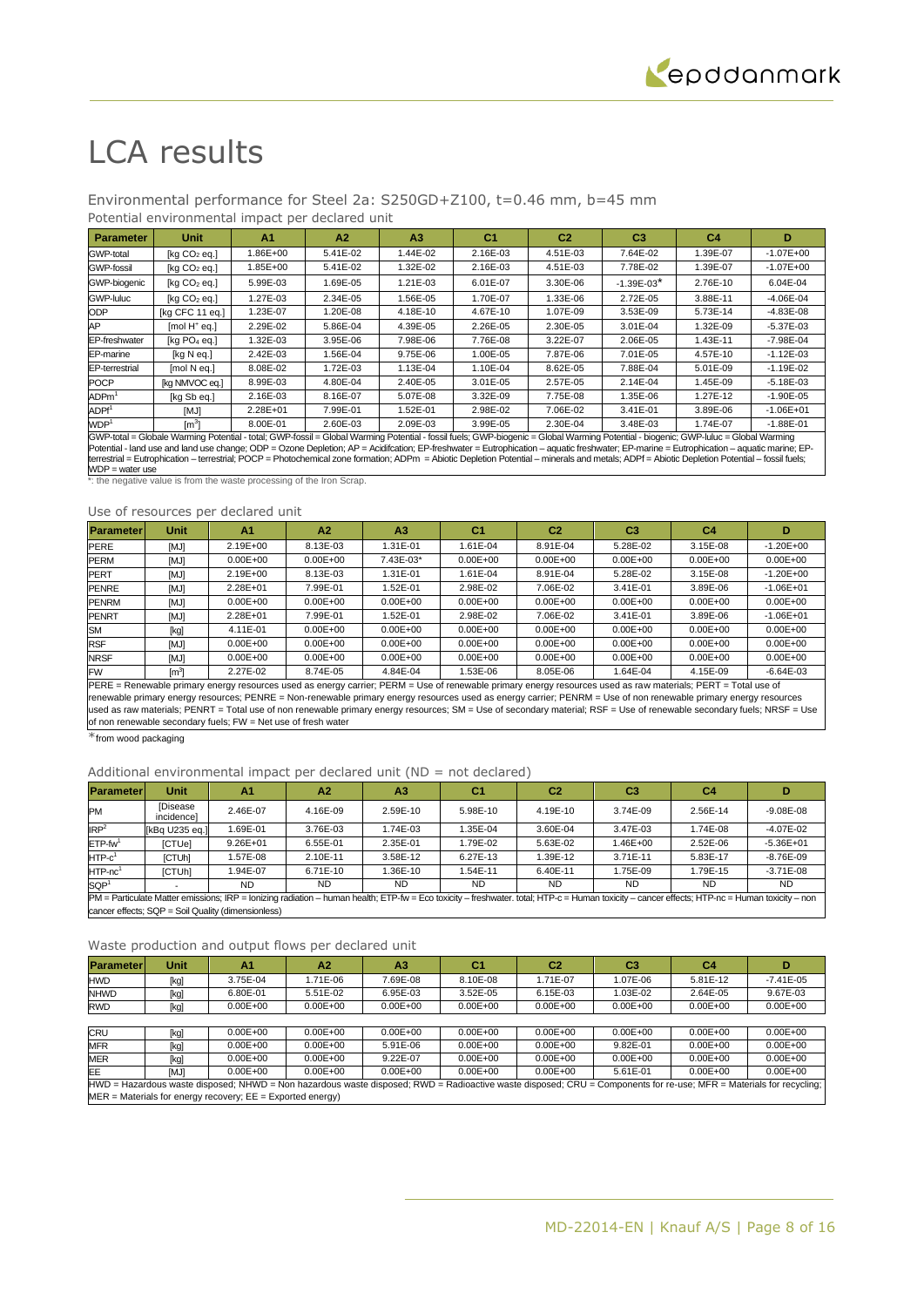

## Environmental performance for Steel 2a: S250GD+Z100, t=0.46 mm, b=70 mm

| <b>Parameter</b>      | <b>Unit</b>     | A <sub>1</sub> | A2       | A3       | C <sub>1</sub> | C <sub>2</sub> | C <sub>3</sub> | C4       | D             |
|-----------------------|-----------------|----------------|----------|----------|----------------|----------------|----------------|----------|---------------|
| <b>GWP-total</b>      | [ $kq CO2$ eq.] | .87E+00        | 5.41E-02 | 1.44E-02 | 2.16E-03       | 4.51E-03       | 8.48E-02       | 1.39E-07 | $-1.07E + 00$ |
| <b>GWP-fossil</b>     | [kg $CO2$ eg.]  | $.86E + 00$    | 5.40E-02 | 1.32E-02 | 2.16E-03       | 4.51E-03       | 8.61E-02       | 1.39E-07 | $-1.07E + 00$ |
| <b>GWP-biogenic</b>   | [kg $CO2$ eg.]  | $6.03E-03$     | 1.69E-05 | 1.21E-03 | 6.01E-07       | 3.30E-06       | $-1.38E - 03*$ | 2.75E-10 | 5.46E-04      |
| GWP-luluc             | [kg $CO2$ eg.]  | .28E-03        | 2.34E-05 | 1.56E-05 | 1.70E-07       | 1.33E-06       | 2.72E-05       | 3.87E-11 | $-4.07E - 04$ |
| <b>ODP</b>            | [kg CFC 11 eg.] | 1.23E-07       | 1.20E-08 | 4.18E-10 | 4.67E-10       | 1.07E-09       | 3.53E-09       | 5.71E-14 | $-4.82E - 08$ |
| AP                    | $[mol H+ eq.]$  | 2.29E-02       | 5.85E-04 | 4.39E-05 | 2.26E-05       | 2.30E-05       | 3.01E-04       | 1.32E-09 | $-5.37E - 03$ |
| EP-freshwater         | [kg P eg.]      | $.32E-03$      | 3.95E-06 | 7.98E-06 | 7.76E-08       | 3.22E-07       | 2.06E-05       | 1.42E-11 | $-7.98E - 04$ |
| EP-marine             | [kg N eg.]      | 2.42E-03       | 1.55E-04 | 9.75E-06 | 1.00E-05       | 7.87E-06       | 7.05E-05       | 4.56E-10 | $-1.12E - 03$ |
| <b>EP-terrestrial</b> | [mol N eq.]     | 8.06E-02       | 1.72E-03 | 1.13E-04 | 1.10E-04       | 8.62E-05       | 7.91E-04       | 4.99E-09 | $-1.19E - 02$ |
| <b>POCP</b>           | [kg NMVOC eq.]  | $9.04E-03$     | 4.79E-04 | 2.40E-05 | $3.01E - 05$   | 2.57E-05       | 2.15E-04       | 1.45E-09 | $-5.17E-03$   |
| ADPm <sup>1</sup>     | [kg Sb eg.]     | 2.15E-03       | 8.15E-07 | 5.07E-08 | 3.32E-09       | 7.75E-08       | 1.35E-06       | 1.27E-12 | $-1.90E - 05$ |
| ADPf <sup>1</sup>     | [MJ]            | 2.30E+01       | 7.98E-01 | 1.52E-01 | 2.98E-02       | 7.06E-02       | 3.41E-01       | 3.88E-06 | $-1.07E + 01$ |
| WDP <sup>1</sup>      | $\mathsf{Im}^3$ | 8.03E-01       | 2.60E-03 | 2.09E-03 | 3.99E-05       | 2.30E-04       | 3.48E-03       | 1.74E-07 | $-1.89E - 01$ |

## Potential environmental impact per declared unit

GWP-total = Globale Warming Potential - total; GWP-fossil = Global Warming Potential - fossil fuels; GWP-biogenic = Global Warming Potential - biogenic; GWP-luluc = Global Warming<br>Potential - land use and land use change; terrestrial = Eutrophication – terrestrial; POCP = Photochemical zone formation; ADPm = Abiotic Depletion Potential – minerals and metals; ADPf = Abiotic Depletion Potential – fossil fuels; WDP = water use \*: the negative value is from the waste processing of the Iron Scrap.

#### Use of resources per declared unit

| <b>Parameterl</b> | <b>Unit</b>         | A <sub>1</sub> | A <sub>2</sub> | A3           | C1           | C2           | C3           | C4           | D             |
|-------------------|---------------------|----------------|----------------|--------------|--------------|--------------|--------------|--------------|---------------|
| <b>PERE</b>       | [MJ]                | $2.19E + 00$   | 8.12E-03       | 1.31E-01     | 1.61E-04     | 8.91E-04     | 5.27E-02     | 3.14E-08     | $-1.21E+00$   |
| <b>PERM</b>       | [MJ]                | $0.00E + 00$   | $0.00E + 00$   | 7.43E-03*    | $0.00E + 00$ | $0.00E + 00$ | $0.00E + 00$ | $0.00E + 00$ | $0.00E + 00$  |
| <b>PERT</b>       | [MJ]                | $2.19E + 00$   | 8.12E-03       | 1.31E-01     | 1.61E-04     | 8.91E-04     | 5.27E-02     | 3.14E-08     | $-1.21E + 00$ |
| <b>PENRE</b>      | [MJ]                | 2.30E+01       | 7.98E-01       | 1.52E-01     | 2.98E-02     | 7.06E-02     | 3.41E-01     | 3.88E-06     | $-1.07E + 01$ |
| <b>PENRM</b>      | [MJ]                | $0.00E + 00$   | $0.00E + 00$   | $0.00E + 00$ | $0.00E + 00$ | $0.00E + 00$ | $0.00E + 00$ | $0.00E + 00$ | $0.00E + 00$  |
| <b>PENRT</b>      | [MJ]                | 2.30E+01       | 7.98E-01       | 1.52E-01     | 2.98E-02     | 7.06E-02     | 3.41E-01     | 3.88E-06     | $-1.07E + 01$ |
| <b>SM</b>         | [kg]                | 4.09E-01       | $0.00E + 00$   | $0.00E + 00$ | $0.00E + 00$ | $0.00E + 00$ | $0.00E + 00$ | $0.00E + 00$ | $0.00E + 00$  |
| <b>RSF</b>        | [MJ]                | $0.00E + 00$   | $0.00E + 00$   | $0.00E + 00$ | $0.00E + 00$ | $0.00E + 00$ | $0.00E + 00$ | $0.00E + 00$ | $0.00E + 00$  |
| <b>NRSF</b>       | [MJ]                | $0.00E + 00$   | $0.00E + 00$   | $0.00E + 00$ | $0.00E + 00$ | $0.00E + 00$ | $0.00E + 00$ | $0.00E + 00$ | $0.00E + 00$  |
| <b>FW</b>         | $\lceil m^3 \rceil$ | 2.27E-02       | 8.72E-05       | 4.84E-04     | 1.53E-06     | 8.05E-06     | .65E-04      | 4.14E-09     | $-6.83E-03$   |

PERE = Renewable primary energy resources used as energy carrier; PERM = Use of renewable primary energy resources used as raw materials; PERT = Total use of renewable primary energy resources; PENRE = Non-renewable primary energy resources used as energy carrier; PENRM = Use of non renewable primary energy resources used as raw materials; PENRT = Total use of non renewable primary energy resources; SM = Use of secondary material; RSF = Use of renewable secondary fuels; NRSF = Use of non renewable secondary fuels; FW = Net use of fresh water

 $*$  from wood packaging

#### Additional environmental impact per declared unit (ND = not declared)

| <b>Parameter</b>                                                                                                                                                                              | Unit                                               | A <sub>1</sub> | A <sub>2</sub> | A <sub>3</sub> | C1        | C <sub>2</sub> | C <sub>3</sub> | C4        |               |  |
|-----------------------------------------------------------------------------------------------------------------------------------------------------------------------------------------------|----------------------------------------------------|----------------|----------------|----------------|-----------|----------------|----------------|-----------|---------------|--|
| PM                                                                                                                                                                                            | [Disease<br>incidencel                             | 2.45E-07       | 4.16E-09       | 2.59E-10       | 5.98E-10  | 4.19E-10       | 3.74E-09       | 2.56E-14  | $-9.06E - 08$ |  |
| IRP <sup>2</sup>                                                                                                                                                                              | [kBq U235 eq.]                                     | .69E-01        | 3.76E-03       | .74E-03        | 1.35E-04  | 3.60E-04       | 3.46E-03       | 1.73E-08  | $-4.08E - 02$ |  |
| $ETP$ -fw <sup>1</sup>                                                                                                                                                                        | <b>ICTUel</b>                                      | $9.24E + 01$   | 6.54E-01       | 2.35E-01       | 1.79E-02  | 5.63E-02       | 1.45E+00       | 2.52E-06  | $-5.35E + 01$ |  |
| $HTP-c1$                                                                                                                                                                                      | <b>ICTUhl</b>                                      | .57E-08        | 2.10E-11       | 3.58E-12       | 6.27E-13  | 1.39E-12       | 3.72E-11       | 5.82E-17  | $-8.73E-09$   |  |
| $HTP-nc1$                                                                                                                                                                                     | <b>ICTUhl</b>                                      | .94E-07        | 6.71E-10       | .36E-10        | 1.54E-11  | 6.40E-11       | 1.75E-09       | 1.79E-15  | $-3.70E - 08$ |  |
| SQP <sup>1</sup>                                                                                                                                                                              |                                                    | <b>ND</b>      | ND.            | <b>ND</b>      | <b>ND</b> | <b>ND</b>      | <b>ND</b>      | <b>ND</b> | <b>ND</b>     |  |
| PM = Particulate Matter emissions; IRP = Ionizing radiation - human health; ETP-fw = Eco toxicity - freshwater. total; HTP-c = Human toxicity - cancer effects; HTP-nc = Human toxicity - non |                                                    |                |                |                |           |                |                |           |               |  |
|                                                                                                                                                                                               | cancer effects; SQP = Soil Quality (dimensionless) |                |                |                |           |                |                |           |               |  |

| <b>Parameter</b> | <b>Unit</b> | A1                                                                                                                                                                                                                                   | A <sup>2</sup> | A <sub>3</sub> | C1           | C2           | C3           | C4           |               |
|------------------|-------------|--------------------------------------------------------------------------------------------------------------------------------------------------------------------------------------------------------------------------------------|----------------|----------------|--------------|--------------|--------------|--------------|---------------|
| <b>HWD</b>       | [kg]        | 3.74E-04                                                                                                                                                                                                                             | .71E-06        | 7.69E-08       | 8.10E-08     | 1.71E-07     | 1.07E-06     | 5.80E-12     | $-7.39E - 05$ |
| <b>NHWD</b>      | [kg]        | 6.79E-01                                                                                                                                                                                                                             | 5.50E-02       | 6.95E-03       | $3.52E - 05$ | 6.15E-03     | 1.04E-02     | 2.63E-05     | 9.47E-03      |
| <b>RWD</b>       | [kg]        | $0.00E + 00$                                                                                                                                                                                                                         | $0.00E + 00$   | $0.00E + 00$   | $0.00E + 00$ | $0.00E + 00$ | $0.00E + 00$ | $0.00E + 00$ | $0.00E + 00$  |
|                  |             |                                                                                                                                                                                                                                      |                |                |              |              |              |              |               |
| <b>CRU</b>       | [kg]        | $0.00E + 00$                                                                                                                                                                                                                         | $0.00E + 00$   | $0.00E + 00$   | $0.00E + 00$ | $0.00E + 00$ | $0.00E + 00$ | $0.00E + 00$ | $0.00E + 00$  |
| <b>MFR</b>       | [kg]        | $0.00E + 00$                                                                                                                                                                                                                         | $0.00E + 00$   | 5.91E-06       | $0.00E + 00$ | $0.00E + 00$ | 9.80E-01     | $0.00E + 00$ | $0.00E + 00$  |
| <b>MER</b>       | [kg]        | $0.00E + 00$                                                                                                                                                                                                                         | $0.00E + 00$   | 9.22E-07       | $0.00E + 00$ | $0.00E + 00$ | $0.00E + 00$ | $0.00E + 00$ | $0.00E + 00$  |
| EE               | <b>IMJI</b> | $0.00E + 00$                                                                                                                                                                                                                         | $0.00E + 00$   | $0.00E + 00$   | $0.00E + 00$ | $0.00E + 00$ | 6.50E-01     | $0.00E + 00$ | $0.00E + 00$  |
|                  |             | HWD = Hazardous waste disposed; NHWD = Non hazardous waste disposed; RWD = Radioactive waste disposed; CRU = Components for re-use; MFR = Materials for recycling;<br>$MER$ = Materials for energy recovery; $EE$ = Exported energy) |                |                |              |              |              |              |               |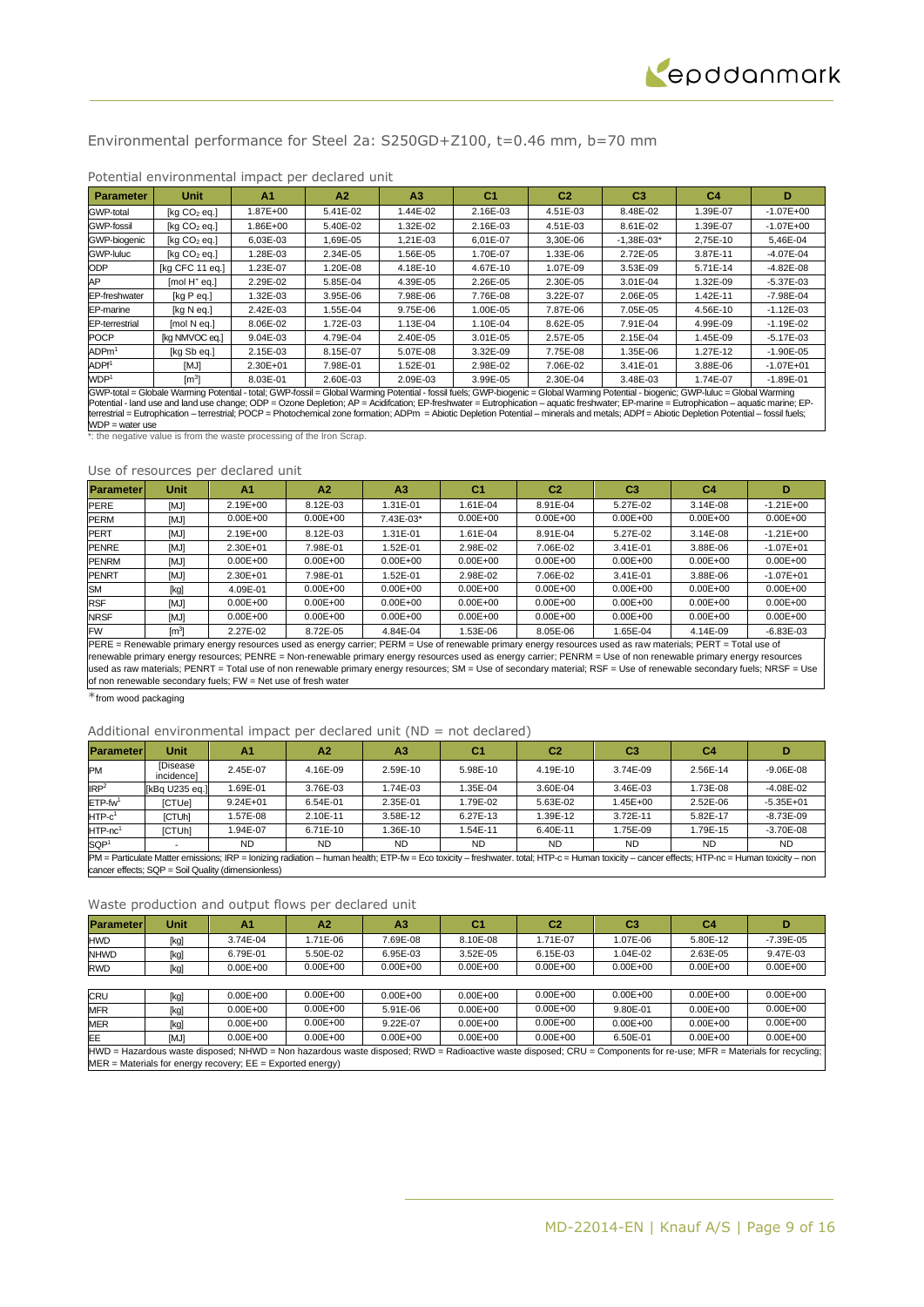## Environmental performance for Steel 2a: S250GD+Z100, t=0.46 mm, b=95 mm

| <b>Parameter</b>             | <b>Unit</b>     | A <sub>1</sub> | A2       | A <sub>3</sub> | C <sub>1</sub>                                                               | C <sub>2</sub> | C <sub>3</sub> | C4       | D                                            |
|------------------------------|-----------------|----------------|----------|----------------|------------------------------------------------------------------------------|----------------|----------------|----------|----------------------------------------------|
| <b>GWP-total</b>             | [ $kq CO2$ eq.] | 1.87E+00       | 5.40E-02 | .44E-02        | 2.16E-03                                                                     | 4.51E-03       | 8.99E-02       | 1.39E-07 | $-1.07E + 00$                                |
| <b>GWP-fossil</b>            | [kg $CO2$ eg.]  | .86E+00        | 5.40E-02 | 1.32E-02       | 2.16E-03                                                                     | 4.51E-03       | $9.12E - 02$   | 1.38E-07 | $-1.07E + 00$                                |
| GWP-biogenic                 | [kg $CO2$ eg.]  | 6.07E-03       | 1.69E-05 | 1.21E-03       | 6.01E-07                                                                     | 3.30E-06       | $-1.38E - 03*$ | 2.75E-10 | 5.11E-04                                     |
| <b>GWP-luluc</b>             | [kg $CO2$ eg.]  | I.28E-03       | 2.34E-05 | I.56E-05       | 1.70E-07                                                                     | 1.33E-06       | 2.71E-05       | 3.86E-11 | $-4.08E - 04$                                |
| <b>ODP</b>                   | [kg CFC 11 eq.] | 1.23E-07       | 1.20E-08 | 4.18E-10       | 4.67E-10                                                                     | 1.07E-09       | 3.53E-09       | 5.70E-14 | $-4.82E - 08$                                |
| AP                           | $[mol H+ eq.]$  | 2.29E-02       | 5.84E-04 | 4.39E-05       | 2.26E-05                                                                     | 2.30E-05       | 3.01E-04       | 1.32E-09 | $-5.37E - 03$                                |
| EP-freshwater                | [kg P eg.]      | I.32E-03       | 3.94E-06 | 7.98E-06       | 7.76E-08                                                                     | 3.22E-07       | 2.06E-05       | 1.42E-11 | $-7.99E - 04$                                |
| EP-marine                    | [kg N eg.]      | 2.43E-03       | 1.55E-04 | 9.75E-06       | 1.00E-05                                                                     | 7.87E-06       | 7.07E-05       | 4.55E-10 | $-1.12E - 03$                                |
| <b>EP-terrestrial</b>        | [mol N eq.]     | 8.06E-02       | 1.71E-03 | 1.13E-04       | 1.10E-04                                                                     | 8.62E-05       | 7.93E-04       | 4.99E-09 | $-1.19E - 02$                                |
| <b>POCP</b>                  | [kg NMVOC eq.]  | 9.08E-03       | 4.79E-04 | 2.40E-05       | $3.01E - 05$                                                                 | 2.57E-05       | 2.15E-04       | 1.45E-09 | $-5.17E - 03$                                |
| ADP <sub>m<sup>1</sup></sub> | [kg Sb eg.]     | 2.15E-03       | 8.14E-07 | 5.07E-08       | 3.32E-09                                                                     | 7.75E-08       | 1.35E-06       | 1.27E-12 | $-1.89E - 05$                                |
| ADPf <sup>1</sup>            | [MJ]            | $2.32E + 01$   | 7.97E-01 | 1.52E-01       | 2.98E-02                                                                     | 7.06E-02       | 3.41E-01       | 3.87E-06 | $-1.07E + 01$                                |
| WDP <sup>1</sup><br>$\sim$   | $\text{Im}^3$   | 8.06E-01       | 2.60E-03 | 2.09E-03       | 3.99E-05<br>$\alpha$ is the contract of $\alpha$ is the contract of $\alpha$ | 2.30E-04       | 3.48E-03       | 1.74E-07 | $-1.89E - 01$<br>$\sim$ $\sim$ $\sim$ $\sim$ |

## Potential environmental impact per declared unit

GWP-total = Globale Warming Potential - total; GWP-fossil = Global Warming Potential - fossil fuels; GWP-biogenic = Global Warming Potential - biogenic; GWP-luluc = Global Warming<br>Potential - land use and land use change; WDP = water use \*: the negative value is from the waste processing of the Iron Scrap.

#### Use of resources per declared unit

| <b>Parameter</b> | <b>Unit</b>      | A <sub>1</sub> | A <sub>2</sub> | A <sub>3</sub> | C <sub>1</sub> | C2           | C <sub>3</sub> | C4           | D             |
|------------------|------------------|----------------|----------------|----------------|----------------|--------------|----------------|--------------|---------------|
| PERE             | [MJ]             | $2.20E + 00$   | 8.11E-03       | 1.31E-01       | 1.61E-04       | 8.91E-04     | 5.26E-02       | 3.13E-08     | $-1.22E + 00$ |
| <b>PERM</b>      | [MJ]             | $0.00E + 00$   | $0.00E + 00$   | 7.43E-03*      | $0.00E + 00$   | $0.00E + 00$ | $0.00E + 00$   | $0.00E + 00$ | $0.00E + 00$  |
| <b>PERT</b>      | [MJ]             | $2.20E + 00$   | 8.11E-03       | 1.31E-01       | 1.61E-04       | 8.91E-04     | 5.26E-02       | 3.13E-08     | $-1.22E + 00$ |
| <b>PENRE</b>     | [MJ]             | $2.32E + 01$   | 7.97E-01       | 1.52E-01       | 2.98E-02       | 7.06E-02     | 3.40E-01       | 3.87E-06     | $-1.07E + 01$ |
| <b>PENRM</b>     | [MJ]             | $0.00E + 00$   | $0.00E + 00$   | $0.00E + 00$   | $0.00E + 00$   | $0.00E + 00$ | $0.00E + 00$   | $0.00E + 00$ | $0.00E + 00$  |
| <b>PENRT</b>     | [MJ]             | $2.32E + 01$   | 7.97E-01       | 1.52E-01       | 2.98E-02       | 7.06E-02     | 3.40E-01       | 3.87E-06     | $-1.07E + 01$ |
| <b>SM</b>        | [kg]             | 4.09E-01       | $0.00E + 00$   | $0.00E + 00$   | $0.00E + 00$   | $0.00E + 00$ | $0.00E + 00$   | $0.00E + 00$ | $0.00E + 00$  |
| <b>RSF</b>       | [MJ]             | $0.00E + 00$   | $0.00E + 00$   | $0.00E + 00$   | $0.00E + 00$   | $0.00E + 00$ | $0.00E + 00$   | $0.00E + 00$ | $0.00E + 00$  |
| <b>NRSF</b>      | [MJ]             | $0.00E + 00$   | $0.00E + 00$   | $0.00E + 00$   | $0.00E + 00$   | $0.00E + 00$ | $0.00E + 00$   | $0.00E + 00$ | $0.00E + 00$  |
| <b>FW</b>        | $\mathsf{[m^3]}$ | 2.28E-02       | 8.72E-05       | 4.84E-04       | 1.53E-06       | 8.05E-06     | .65E-04        | 4.14E-09     | $-6.94E-03$   |

PERE = Renewable primary energy resources used as energy carrier; PERM = Use of renewable primary energy resources used as raw materials; PERT = Total use of renewable primary energy resources; PENRE = Non-renewable primary energy resources used as energy carrier; PENRM = Use of non renewable primary energy resources used as raw materials; PENRT = Total use of non renewable primary energy resources; SM = Use of secondary material; RSF = Use of renewable secondary fuels; NRSF = Use of non renewable secondary fuels; FW = Net use of fresh water

 $*$  from wood packaging

#### Additional environmental impact per declared unit ( $ND = not$  declared)

| <b>Parameter</b>                                                                                                                                                                              | <b>Unit</b>                                        | A <sub>1</sub> | A <sub>2</sub> | A3        | C1        | C <sub>2</sub> | C3        | C4        | D             |  |  |
|-----------------------------------------------------------------------------------------------------------------------------------------------------------------------------------------------|----------------------------------------------------|----------------|----------------|-----------|-----------|----------------|-----------|-----------|---------------|--|--|
| PM                                                                                                                                                                                            | [Disease<br>incidencel                             | 2.45E-07       | 4.15E-09       | 2.59E-10  | 5.98E-10  | 4.19E-10       | 3.73E-09  | 2.55E-14  | $-9.04E - 08$ |  |  |
| IRP <sup>2</sup>                                                                                                                                                                              | [kBq U235 eq.]                                     | 1.70E-01       | 3.75E-03       | 1.74E-03  | 1.35E-04  | 3.60E-04       | 3.46E-03  | 1.73E-08  | $-4.09E - 02$ |  |  |
| $ETP$ -fw <sup>1</sup>                                                                                                                                                                        | [CTUe]                                             | $9.24E + 01$   | 6.53E-01       | 2.35E-01  | 1.79E-02  | 5.63E-02       | 1.45E+00  | 2.51E-06  | $-5.35E + 01$ |  |  |
| $HTP-c1$                                                                                                                                                                                      | [CTUh]                                             | .57E-08        | 2.10E-11       | 3.58E-12  | 6.27E-13  | 1.39E-12       | 3.74E-11  | 5.81E-17  | $-8.72E - 09$ |  |  |
| $HTP-nc1$                                                                                                                                                                                     | <b>ICTUhl</b>                                      | 1.93E-07       | 6.70E-10       | 1.36E-10  | 1.54E-11  | 6.40E-11       | .76E-09   | 1.79E-15  | $-3.70E - 08$ |  |  |
| SQP <sup>1</sup>                                                                                                                                                                              |                                                    | <b>ND</b>      | <b>ND</b>      | <b>ND</b> | <b>ND</b> | <b>ND</b>      | <b>ND</b> | <b>ND</b> | <b>ND</b>     |  |  |
| PM = Particulate Matter emissions; IRP = Ionizing radiation - human health; ETP-fw = Eco toxicity - freshwater. total; HTP-c = Human toxicity - cancer effects; HTP-nc = Human toxicity - non |                                                    |                |                |           |           |                |           |           |               |  |  |
|                                                                                                                                                                                               | cancer effects; SQP = Soil Quality (dimensionless) |                |                |           |           |                |           |           |               |  |  |

| <b>Parameter</b> | <b>Unit</b> | A1                                                                                                                                                                                                                                   | A <sup>2</sup> | A <sub>3</sub> | C1           | C2           | C3           | C4           |               |
|------------------|-------------|--------------------------------------------------------------------------------------------------------------------------------------------------------------------------------------------------------------------------------------|----------------|----------------|--------------|--------------|--------------|--------------|---------------|
| <b>HWD</b>       | [kg]        | 3.74E-04                                                                                                                                                                                                                             | .71E-06        | 7.69E-08       | 8.10E-08     | 1.71E-07     | 1.08E-06     | 5.79E-12     | $-7.38E - 05$ |
| <b>NHWD</b>      | [kg]        | 6.78E-01                                                                                                                                                                                                                             | 5.50E-02       | 6.95E-03       | $3.52E-05$   | 6.15E-03     | 1.04E-02     | 2.63E-05     | 9.35E-03      |
| <b>RWD</b>       | [kg]        | $0.00E + 00$                                                                                                                                                                                                                         | $0.00E + 00$   | $0.00E + 00$   | $0.00E + 00$ | $0.00E + 00$ | $0.00E + 00$ | $0.00E + 00$ | $0.00E + 00$  |
|                  |             |                                                                                                                                                                                                                                      |                |                |              |              |              |              |               |
| <b>CRU</b>       | [kg]        | $0.00E + 00$                                                                                                                                                                                                                         | $0.00E + 00$   | $0.00E + 00$   | $0.00E + 00$ | $0.00E + 00$ | $0.00E + 00$ | $0.00E + 00$ | $0.00E + 00$  |
| <b>MFR</b>       | [kg]        | $0.00E + 00$                                                                                                                                                                                                                         | $0.00E + 00$   | 5.91E-06       | $0.00E + 00$ | $0.00E + 00$ | 9.78E-01     | $0.00E + 00$ | $0.00E + 00$  |
| <b>MER</b>       | [kg]        | $0.00E + 00$                                                                                                                                                                                                                         | $0.00E + 00$   | 9.22E-07       | $0.00E + 00$ | $0.00E + 00$ | $0.00E + 00$ | $0.00E + 00$ | $0.00E + 00$  |
| EE               | <b>IMJI</b> | $0.00E + 00$                                                                                                                                                                                                                         | $0.00E + 00$   | $0.00E + 00$   | $0.00E + 00$ | $0.00E + 00$ | 7.04E-01     | $0.00E + 00$ | $0.00E + 00$  |
|                  |             | HWD = Hazardous waste disposed; NHWD = Non hazardous waste disposed; RWD = Radioactive waste disposed; CRU = Components for re-use; MFR = Materials for recycling;<br>$MER$ = Materials for energy recovery; $EE$ = Exported energy) |                |                |              |              |              |              |               |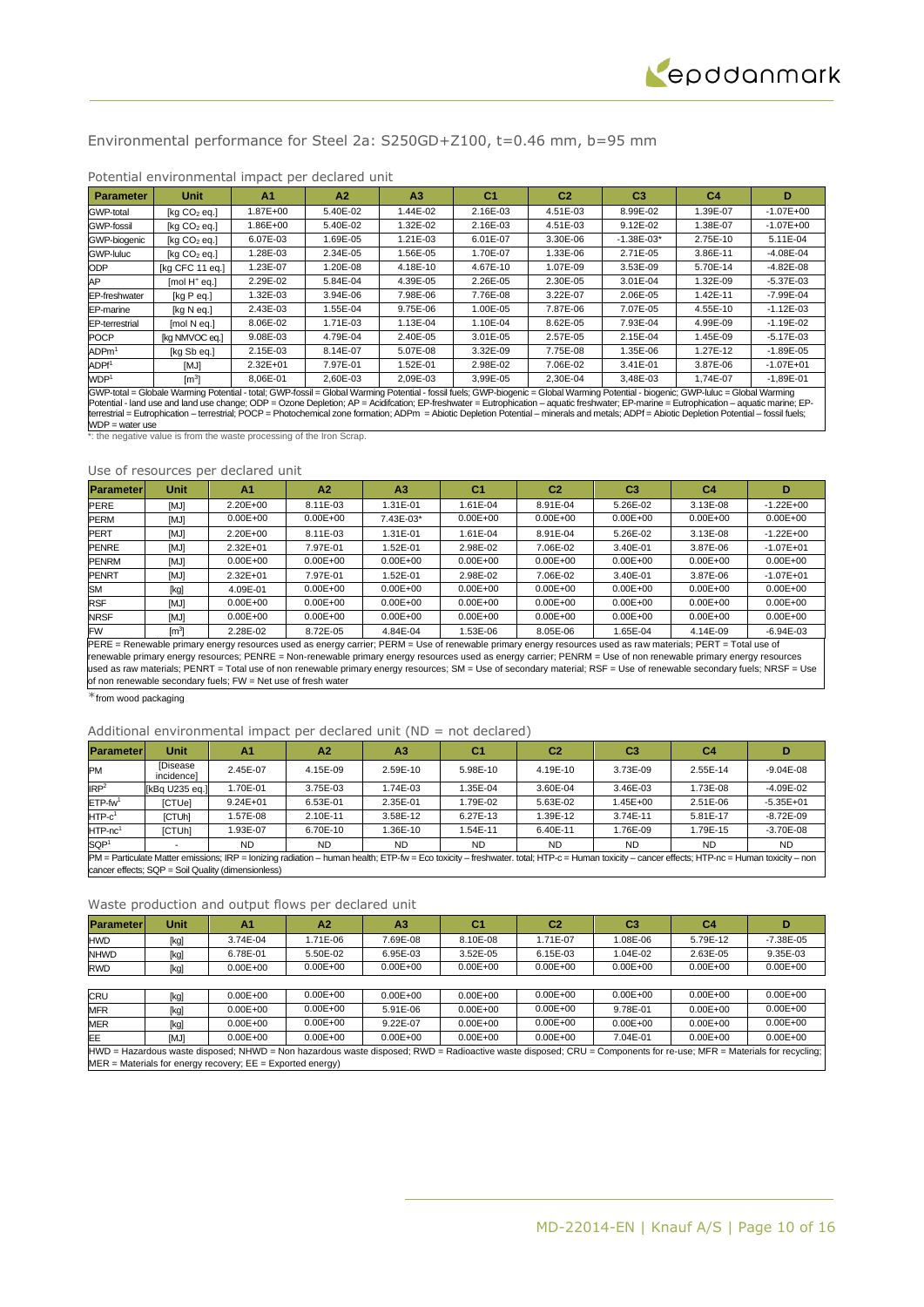

## Environmental performance for Steel 2a: S250GD+Z100, t=0.46 mm, b=120 mm

| Unit                                                                                                                                                                                                                                                                                                                                                                                                                                                                                                                                                                                                   | A <sub>1</sub> | A2       | A <sub>3</sub>                                                        | C <sub>1</sub> | C <sub>2</sub> | C <sub>3</sub> | C <sub>4</sub> | D             |  |
|--------------------------------------------------------------------------------------------------------------------------------------------------------------------------------------------------------------------------------------------------------------------------------------------------------------------------------------------------------------------------------------------------------------------------------------------------------------------------------------------------------------------------------------------------------------------------------------------------------|----------------|----------|-----------------------------------------------------------------------|----------------|----------------|----------------|----------------|---------------|--|
| [kq CO <sub>2</sub> eq.]                                                                                                                                                                                                                                                                                                                                                                                                                                                                                                                                                                               | 1.87E+00       | 5.40E-02 | 1.44E-02                                                              | 2.16E-03       | 4.51E-03       | 9.41E-02       | 1.39E-07       | $-1.07E + 00$ |  |
| [Kq CO <sub>2</sub> eq.]                                                                                                                                                                                                                                                                                                                                                                                                                                                                                                                                                                               | 1.86E+00       | 5.39E-02 | 1.32E-02                                                              | 2.16E-03       | 4.51E-03       | 9.54E-02       | 1.38E-07       | $-1.07E + 00$ |  |
| [Kq CO <sub>2</sub> eq.]                                                                                                                                                                                                                                                                                                                                                                                                                                                                                                                                                                               | 6.08E-03       | 1.69E-05 | 1.21E-03                                                              | 6.01E-07       | 3.30E-06       | $-1.38E - 03*$ | 2.74E-10       | 4.82E-04      |  |
| [kq CO <sub>2</sub> eq.]                                                                                                                                                                                                                                                                                                                                                                                                                                                                                                                                                                               | 1.28E-03       | 2.33E-05 | 1.56E-05                                                              | 1.70E-07       | 1.33E-06       | 2.71E-05       | 3.86E-11       | $-4.09E - 04$ |  |
| [kg CFC 11 eq.]                                                                                                                                                                                                                                                                                                                                                                                                                                                                                                                                                                                        | 1.23E-07       | 1.19E-08 | 4.18E-10                                                              | 4.67E-10       | 1.07E-09       | 3.52E-09       | 5.70E-14       | $-4.82E - 08$ |  |
| $[mol H+ eq.]$                                                                                                                                                                                                                                                                                                                                                                                                                                                                                                                                                                                         | 2.28E-02       | 5.83E-04 | 4.39E-05                                                              | 2.26E-05       | 2.30E-05       | 3.02E-04       | 1.31E-09       | $-5.37E - 03$ |  |
| [kg P eq.]                                                                                                                                                                                                                                                                                                                                                                                                                                                                                                                                                                                             | 1.32E-03       | 3.94E-06 | 7.98E-06                                                              | 7.76E-08       | 3.22E-07       | 2.05E-05       | 1.42E-11       | $-7.99E - 04$ |  |
| [kg N eg.]                                                                                                                                                                                                                                                                                                                                                                                                                                                                                                                                                                                             | 2.43E-03       | 1.55E-04 | 9.75E-06                                                              | 1.00E-05       | 7.87E-06       | 7.09E-05       | 4.54E-10       | $-1.12E - 03$ |  |
| [mol N eq.]                                                                                                                                                                                                                                                                                                                                                                                                                                                                                                                                                                                            | 8.04E-02       | 1.71E-03 | 1.13E-04                                                              | 1.10E-04       | 8.62E-05       | 7.95E-04       | 4.98E-09       | $-1.19E - 02$ |  |
| [kg NMVOC eq.]                                                                                                                                                                                                                                                                                                                                                                                                                                                                                                                                                                                         | 9.10E-03       | 4.78E-04 | 2.40E-05                                                              | $3.01E - 05$   | 2.57E-05       | 2.16E-04       | 1.45E-09       | $-5.17E - 03$ |  |
| [kg Sb eg.]                                                                                                                                                                                                                                                                                                                                                                                                                                                                                                                                                                                            | 2.14E-03       | 8.14E-07 | 5.07E-08                                                              | 3.32E-09       | 7.75E-08       | 1.35E-06       | 1.27E-12       | $-1.89E - 05$ |  |
| [MJ]                                                                                                                                                                                                                                                                                                                                                                                                                                                                                                                                                                                                   | 2.33E+01       | 7.97E-01 | 1.52E-01                                                              | 2.98E-02       | 7.06E-02       | 3.40E-01       | 3.87E-06       | $-1.07E + 01$ |  |
| $\lceil m^3 \rceil$                                                                                                                                                                                                                                                                                                                                                                                                                                                                                                                                                                                    | 8.07E-01       | 2.60E-03 | 2.09E-03                                                              | 3.99E-05       | 2.30E-04       | 3.49E-03       | 1.73E-07       | $-1.89E - 01$ |  |
| GWP-total = Globale Warming Potential - total; GWP-fossil = Global Warming Potential - fossil fuels; GWP-biogenic = Global Warming Potential - biogenic; GWP-luluc = Global Warming<br>Potential - land use and land use change; ODP = Ozone Depletion; AP = Acidifcation; EP-freshwater = Eutrophication - aquatic freshwater; EP-marine = Eutrophication - aquatic marine; EP-<br>terrestrial = Eutrophication - terrestrial; POCP = Photochemical zone formation; ADPm = Abiotic Depletion Potential - minerals and metals; ADPf = Abiotic Depletion Potential - fossil fuels;<br>$WDP = water$ use |                |          |                                                                       |                |                |                |                |               |  |
|                                                                                                                                                                                                                                                                                                                                                                                                                                                                                                                                                                                                        |                |          | *: the negative value is from the waste processing of the Iron Scrap. |                |                |                |                |               |  |

## Potential environmental impact per declared unit

## Table 5.2.4b Use of resources per declared unit

| <b>Parameter</b> | Unit             | A <sub>1</sub> | A2           | A <sub>3</sub> | C <sub>1</sub> | C <sub>2</sub> | C <sub>3</sub> | C4           | Đ             |
|------------------|------------------|----------------|--------------|----------------|----------------|----------------|----------------|--------------|---------------|
| <b>PERE</b>      | [MJ]             | 2.20E+00       | 8.11E-03     | 1.31E-01       | 1.61E-04       | 8.91E-04       | 5.25E-02       | 3.13E-08     | $-1.23E+00$   |
| <b>PERM</b>      | [MJ]             | $0.00E + 00$   | $0.00E + 00$ | 7.43E-03*      | $0.00E + 00$   | $0.00E + 00$   | $0.00E + 00$   | $0.00E + 00$ | $0.00E + 00$  |
| <b>PERT</b>      | [MJ]             | 2.20E+00       | 8.11E-03     | I.31E-01       | 1.61E-04       | 8.91E-04       | 5.25E-02       | 3.13E-08     | $-1.23E+00$   |
| <b>PENRE</b>     | [MJ]             | $2.33E + 01$   | 7.97E-01     | $.52E - 01$    | 2.98E-02       | 7.06E-02       | 3.40E-01       | 3.87E-06     | $-1.07E + 01$ |
| <b>PENRM</b>     | [MJ]             | $0.00E + 00$   | $0.00E + 00$ | $0.00E + 00$   | $0.00E + 00$   | $0.00E + 00$   | $0.00E + 00$   | $0.00E + 00$ | $0.00E + 00$  |
| <b>PENRT</b>     | [MJ]             | $2.33E + 01$   | 7.97E-01     | .52E-01        | 2.98E-02       | 7.06E-02       | 3.40E-01       | 3.87E-06     | $-1.07E + 01$ |
| <b>SM</b>        | [kg]             | 4.08E-01       | $0.00E + 00$ | $0.00E + 00$   | $0.00E + 00$   | $0.00E + 00$   | $0.00E + 00$   | $0.00E + 00$ | $0.00E + 00$  |
| <b>RSF</b>       | [MJ]             | $0.00E + 00$   | $0.00E + 00$ | $0.00E + 00$   | $0.00E + 00$   | $0.00E + 00$   | $0.00E + 00$   | $0.00E + 00$ | $0.00E + 00$  |
| <b>NRSF</b>      | [MJ]             | $0.00E + 00$   | $0.00E + 00$ | $0.00E + 00$   | $0.00E + 00$   | $0.00E + 00$   | $0.00E + 00$   | $0.00E + 00$ | $0.00E + 00$  |
| <b>FW</b>        | $\mathsf{[m^3]}$ | 2.28E-02       | 8.71E-05     | 4.84E-04       | 1.53E-06       | 8.05E-06       | 1.65E-04       | 4.13E-09     | $-7.04E - 03$ |

PERE = Renewable primary energy resources used as energy carrier; PERM = Use of renewable primary energy resources used as raw materials; PERT = Total use of renewable primary energy resources; PENRE = Non-renewable primary energy resources used as energy carrier; PENRM = Use of non renewable primary energy resources used as raw materials; PENRT = Total use of non renewable primary energy resources; SM = Use of secondary material; RSF = Use of renewable secondary fuels; NRSF = Use of non renewable secondary fuels; FW = Net use of fresh water

\*from wood packaging

#### Table 5.2.4c Additional environmental impact per declared unit (ND = not declared)

| <b>Parameterl</b>                                                                                                                                                                             | Unit                                               | A1           | A <sup>2</sup> | A <sub>3</sub> | C1        | C <sub>2</sub> | C3        | C <sub>4</sub> | D             |  |  |
|-----------------------------------------------------------------------------------------------------------------------------------------------------------------------------------------------|----------------------------------------------------|--------------|----------------|----------------|-----------|----------------|-----------|----------------|---------------|--|--|
| PM                                                                                                                                                                                            | <b>Disease</b><br>incidence]                       | 2.45E-07     | 4.15E-09       | 2.59E-10       | 5.98E-10  | 4.19E-10       | 3.73E-09  | 2.55E-14       | $-9.03E - 08$ |  |  |
| IRP <sup>2</sup>                                                                                                                                                                              | [kBq U235 eq.]                                     | 1.70E-01     | 3.75E-03       | .74E-03        | 1.35E-04  | 3.60E-04       | 3.45E-03  | 1.73E-08       | $-4.10E - 02$ |  |  |
| $ETP-fw1$                                                                                                                                                                                     | [CTUe]                                             | $9.23E + 01$ | 6.53E-01       | 2.35E-01       | 1.79E-02  | 5.63E-02       | 1.45E+00  | 2.51E-06       | $-5.34E + 01$ |  |  |
| $HTP-c1$                                                                                                                                                                                      | [CTUh]                                             | 1.56E-08     | 2.09E-11       | 3.58E-12       | 6.27E-13  | 1.39E-12       | 3.75E-11  | 5.80E-17       | $-8.71E-09$   |  |  |
| $HTP-nc1$                                                                                                                                                                                     | [CTUh]                                             | 1.93E-07     | 6.69E-10       | .36E-10        | 1.54E-11  | 6.40E-11       | 1.76E-09  | 1.78E-15       | $-3.70E - 08$ |  |  |
| SQP <sup>1</sup>                                                                                                                                                                              |                                                    | <b>ND</b>    | <b>ND</b>      | ND.            | <b>ND</b> | <b>ND</b>      | <b>ND</b> | <b>ND</b>      | <b>ND</b>     |  |  |
| PM = Particulate Matter emissions; IRP = Ionizing radiation - human health; ETP-fw = Eco toxicity - freshwater. total; HTP-c = Human toxicity - cancer effects; HTP-nc = Human toxicity - non |                                                    |              |                |                |           |                |           |                |               |  |  |
|                                                                                                                                                                                               | cancer effects; SQP = Soil Quality (dimensionless) |              |                |                |           |                |           |                |               |  |  |

#### Table 5.2.4d Waste production and output flows per declared unit

|                  | Table J.Z. Tu Waste production and output nows per accidited annu |                |                |                |              |                |              |                                                                                                                                                                    |               |  |  |  |
|------------------|-------------------------------------------------------------------|----------------|----------------|----------------|--------------|----------------|--------------|--------------------------------------------------------------------------------------------------------------------------------------------------------------------|---------------|--|--|--|
| <b>Parameter</b> | <b>Unit</b>                                                       | A <sub>1</sub> | A <sub>2</sub> | A <sub>3</sub> | C1           | C <sub>2</sub> | C3           | C4                                                                                                                                                                 |               |  |  |  |
| <b>HWD</b>       | [kg]                                                              | 3.73E-04       | 1.71E-06       | 7.69E-08       | 8.10E-08     | 1.71E-07       | 1.08E-06     | 5.78E-12                                                                                                                                                           | $-7.37E - 05$ |  |  |  |
| <b>NHWD</b>      | [kg]                                                              | 6.78E-01       | 5.49E-02       | 6.95E-03       | 3.52E-05     | 6.15E-03       | 1.04E-02     | 2.63E-05                                                                                                                                                           | $9.25E-03$    |  |  |  |
| <b>RWD</b>       | [kg]                                                              | $0.00E + 00$   | $0.00E + 00$   | $0.00E + 00$   | $0.00E + 00$ | $0.00E + 00$   | $0.00E + 00$ | $0.00E + 00$                                                                                                                                                       | $0.00E + 00$  |  |  |  |
|                  |                                                                   |                |                |                |              |                |              |                                                                                                                                                                    |               |  |  |  |
| <b>CRU</b>       | [kg]                                                              | $0.00E + 00$   | $0.00E + 00$   | $0.00E + 00$   | $0.00E + 00$ | $0.00E + 00$   | $0.00E + 00$ | $0.00E + 00$                                                                                                                                                       | $0.00E + 00$  |  |  |  |
| <b>MFR</b>       | [kg]                                                              | $0.00E + 00$   | $0.00E + 00$   | 5.91E-06       | $0.00E + 00$ | $0.00E + 00$   | 9.76E-01     | $0.00E + 00$                                                                                                                                                       | $0.00E + 00$  |  |  |  |
| <b>MER</b>       | [kg]                                                              | $0.00E + 00$   | $0.00E + 00$   | 9.22E-07       | $0.00E + 00$ | $0.00E + 00$   | $0.00E + 00$ | $0.00E + 00$                                                                                                                                                       | $0.00E + 00$  |  |  |  |
| EE               | [MJ]                                                              | $0.00E + 00$   | $0.00E + 00$   | $0.00E + 00$   | $0.00E + 00$ | $0.00E + 00$   | 7.49E-01     | $0.00E + 00$                                                                                                                                                       | $0.00E + 00$  |  |  |  |
|                  |                                                                   |                |                |                |              |                |              | HWD = Hazardous waste disposed; NHWD = Non hazardous waste disposed; RWD = Radioactive waste disposed; CRU = Components for re-use; MFR = Materials for recycling; |               |  |  |  |
|                  | $MER$ = Materials for energy recovery; $EE$ = Exported energy)    |                |                |                |              |                |              |                                                                                                                                                                    |               |  |  |  |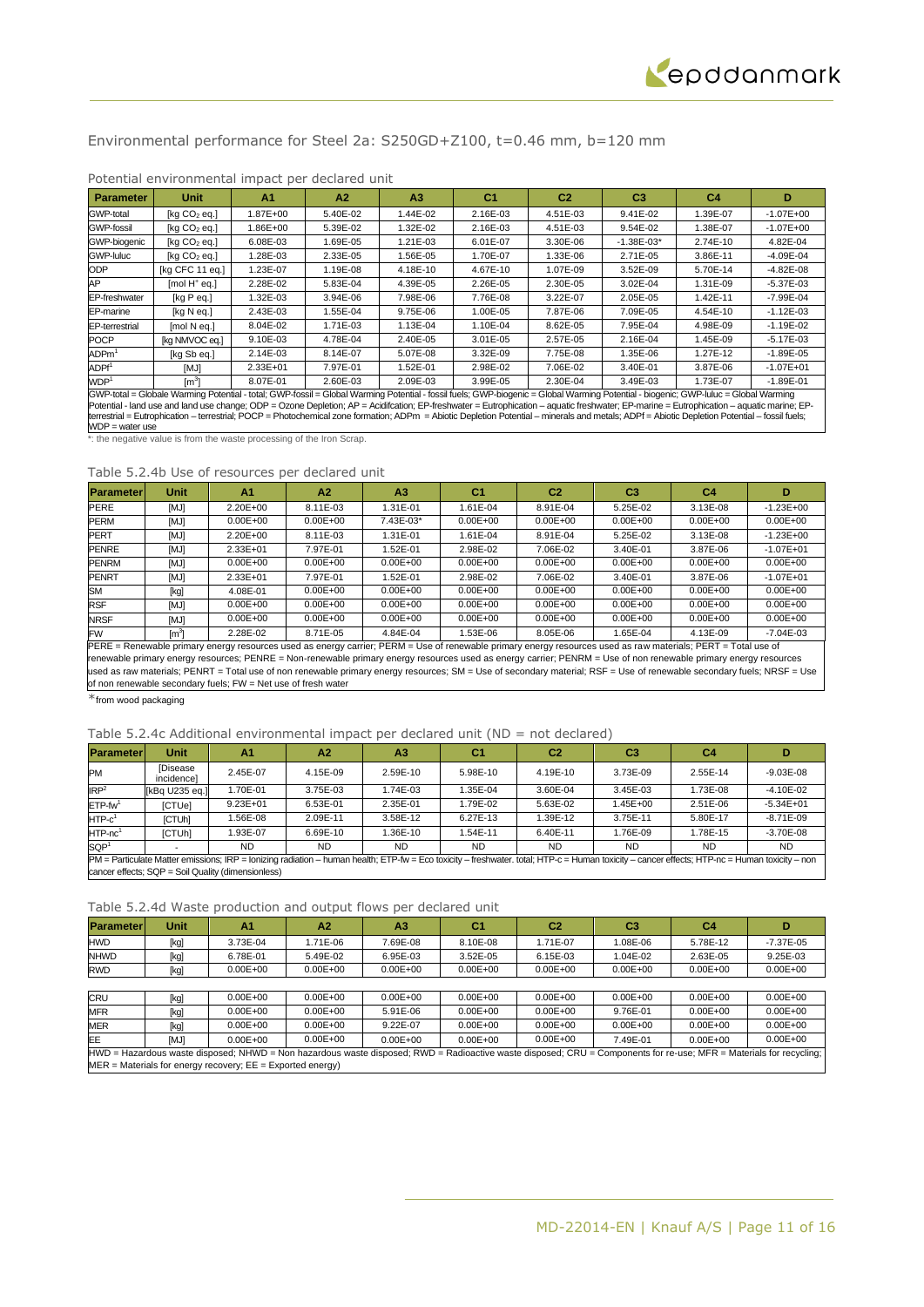

## Environmental performance for Steel 2a: S250GD+Z100, t=0.46 mm, b=145 mm

| <b>Parameter</b>      | Unit                                                                                                                                                                                                                                                                                                                                                                                                                                                                                                                                                                              | A1           | A2       | A3       | C <sub>1</sub> | C2       | C <sub>3</sub> | C <sub>4</sub> | D             |  |  |
|-----------------------|-----------------------------------------------------------------------------------------------------------------------------------------------------------------------------------------------------------------------------------------------------------------------------------------------------------------------------------------------------------------------------------------------------------------------------------------------------------------------------------------------------------------------------------------------------------------------------------|--------------|----------|----------|----------------|----------|----------------|----------------|---------------|--|--|
| GWP-total             | [kq CO <sub>2</sub> eq.]                                                                                                                                                                                                                                                                                                                                                                                                                                                                                                                                                          | 1.87E+00     | 5.40E-02 | 1.44E-02 | 2.16E-03       | 4.51E-03 | 8.54E-02       | 1.39E-07       | $-1.07E + 00$ |  |  |
| <b>GWP-fossil</b>     | [kq CO <sub>2</sub> eq.]                                                                                                                                                                                                                                                                                                                                                                                                                                                                                                                                                          | .86E+00      | 5.40E-02 | 1.32E-02 | 2.16E-03       | 4.51E-03 | 8.67E-02       | 1.39E-07       | $-1.07E + 00$ |  |  |
| GWP-biogenic          | [kq CO <sub>2</sub> eq.]                                                                                                                                                                                                                                                                                                                                                                                                                                                                                                                                                          | $6.05E-03$   | 1.69E-05 | 1.21E-03 | 6.01E-07       | 3.30E-06 | $-1.38E - 03*$ | 2.75E-10       | 5.42E-04      |  |  |
| GWP-luluc             | [kq CO <sub>2</sub> eq.]                                                                                                                                                                                                                                                                                                                                                                                                                                                                                                                                                          | 1.28E-03     | 2.34E-05 | 1.56E-05 | 1.70E-07       | 1.33E-06 | 2.72E-05       | 3.87E-11       | $-4.07E - 04$ |  |  |
| <b>ODP</b>            | [kg CFC 11 eq.]                                                                                                                                                                                                                                                                                                                                                                                                                                                                                                                                                                   | 1.23E-07     | 1.20E-08 | 4.18E-10 | 4.67E-10       | 1.07E-09 | 3.53E-09       | 5.71E-14       | $-4.82E - 08$ |  |  |
| AP                    | $[mol H+ eq.]$                                                                                                                                                                                                                                                                                                                                                                                                                                                                                                                                                                    | 2.29E-02     | 5.85E-04 | 4.39E-05 | 2.26E-05       | 2.30E-05 | 3.01E-04       | 1.32E-09       | $-5.37E - 03$ |  |  |
| EP-freshwater         | [kg P eg.]                                                                                                                                                                                                                                                                                                                                                                                                                                                                                                                                                                        | 1.32E-03     | 3.95E-06 | 7.98E-06 | 7.76E-08       | 3.22E-07 | 2.06E-05       | 1.42E-11       | $-7.98E - 04$ |  |  |
| EP-marine             | [kg N eg.]                                                                                                                                                                                                                                                                                                                                                                                                                                                                                                                                                                        | 2.43E-03     | 1.55E-04 | 9.75E-06 | 1.00E-05       | 7.87E-06 | 7.05E-05       | 4.55E-10       | $-1.12E - 03$ |  |  |
| <b>EP-terrestrial</b> | [mol N eq.]                                                                                                                                                                                                                                                                                                                                                                                                                                                                                                                                                                       | 8.06E-02     | 1.72E-03 | 1.13E-04 | 1.10E-04       | 8.62E-05 | 7.92E-04       | 4.99E-09       | $-1.19E - 02$ |  |  |
| <b>POCP</b>           | [ka NMVOC ea.]                                                                                                                                                                                                                                                                                                                                                                                                                                                                                                                                                                    | $9.06E-03$   | 4.79E-04 | 2.40E-05 | $3.01E - 05$   | 2.57E-05 | 2.15E-04       | 1.45E-09       | $-5.17E - 03$ |  |  |
| $\mathsf{ADPm}^1$     | [kg Sb eg.]                                                                                                                                                                                                                                                                                                                                                                                                                                                                                                                                                                       | 2.15E-03     | 8.14E-07 | 5.07E-08 | 3.32E-09       | 7.75E-08 | 1.35E-06       | 1.27E-12       | $-1.90E - 05$ |  |  |
| ADPf <sup>1</sup>     | [MJ]                                                                                                                                                                                                                                                                                                                                                                                                                                                                                                                                                                              | $2.31E + 01$ | 7.97E-01 | 1.52E-01 | 2.98E-02       | 7.06E-02 | 3.41E-01       | 3.88E-06       | $-1.07E + 01$ |  |  |
| WDP <sup>1</sup>      | $\lceil m^3 \rceil$                                                                                                                                                                                                                                                                                                                                                                                                                                                                                                                                                               | 8.04E-01     | 2.60E-03 | 2.09E-03 | 3.99E-05       | 2.30E-04 | 3.48E-03       | 1.74E-07       | $-1.89E - 01$ |  |  |
|                       | GWP-total = Globale Warming Potential - total; GWP-fossil = Global Warming Potential - fossil fuels; GWP-biogenic = Global Warming Potential - biogenic; GWP-luluc = Global Warming<br>Potential - land use and land use change; ODP = Ozone Depletion; AP = Acidifcation; EP-freshwater = Eutrophication - aquatic freshwater; EP-marine = Eutrophication - aquatic marine; EP-<br>terrestrial = Eutrophication - terrestrial; POCP = Photochemical zone formation; ADPm = Abiotic Depletion Potential - minerals and metals; ADPf = Abiotic Depletion Potential - fossil fuels; |              |          |          |                |          |                |                |               |  |  |

## Potential environmental impact per declared unit

the negative value is from the waste processing of the Iron Scrap.

#### Use of resources per declared unit

| <b>Parameter</b> | Unit             | A <sub>1</sub> | A <sub>2</sub> | A3           | C1           | C2           | C <sub>3</sub> | C4           | D             |
|------------------|------------------|----------------|----------------|--------------|--------------|--------------|----------------|--------------|---------------|
| <b>PERE</b>      | [MJ]             | $2.20E + 00$   | 8.12E-03       | 1.31E-01     | 1.61E-04     | 8.91E-04     | 5.27E-02       | $3.14E - 08$ | $-1.21E + 00$ |
| <b>PERM</b>      | [MJ]             | $0.00E + 00$   | $0.00E + 00$   | 7.43E-03*    | $0.00E + 00$ | $0.00E + 00$ | $0.00E + 00$   | $0.00E + 00$ | $0.00E + 00$  |
| <b>PERT</b>      | [MJ]             | $2.20E + 00$   | 8.12E-03       | 1.31E-01     | 1.61E-04     | 8.91E-04     | 5.27E-02       | 3.14E-08     | $-1.21E + 00$ |
| <b>PENRE</b>     | [MJ]             | $2.31E + 01$   | 7.97E-01       | 1.52E-01     | 2.98E-02     | 7.06E-02     | 3.41E-01       | 3.88E-06     | $-1.07E + 01$ |
| <b>PENRM</b>     | [MJ]             | $0.00E + 00$   | $0.00E + 00$   | $0.00E + 00$ | $0.00E + 00$ | $0.00E + 00$ | $0.00E + 00$   | $0.00E + 00$ | $0.00E + 00$  |
| <b>PENRT</b>     | [MJ]             | $2.31E + 01$   | 7.97E-01       | 1.52E-01     | 2.98E-02     | 7.06E-02     | 3.41E-01       | 3.88E-06     | $-1.07E + 01$ |
| <b>SM</b>        | [kg]             | 4.93E-01       | $0.00E + 00$   | $0.00E + 00$ | $0.00E + 00$ | $0.00E + 00$ | $0.00E + 00$   | $0.00E + 00$ | $0.00E + 00$  |
| <b>RSF</b>       | [MJ]             | $0.00E + 00$   | $0.00E + 00$   | $0.00E + 00$ | $0.00E + 00$ | $0.00E + 00$ | $0.00E + 00$   | $0.00E + 00$ | $0.00E + 00$  |
| <b>NRSF</b>      | [MJ]             | $0.00E + 00$   | $0.00E + 00$   | $0.00E + 00$ | $0.00E + 00$ | $0.00E + 00$ | $0.00E + 00$   | $0.00E + 00$ | $0.00E + 00$  |
| <b>FW</b>        | $\mathsf{[m^3]}$ | 2.28E-02       | 8.72E-05       | 4.84E-04     | 1.53E-06     | 8.05E-06     | $.65E-04$      | 4.14E-09     | $-6.84E-03$   |

PERE = Renewable primary energy resources used as energy carrier; PERM = Use of renewable primary energy resources used as raw materials; PERT = Total use of renewable primary energy resources; PENRE = Non-renewable primary energy resources used as energy carrier; PENRM = Use of non renewable primary energy resources used as raw materials; PENRT = Total use of non renewable primary energy resources; SM = Use of secondary material; RSF = Use of renewable secondary fuels; NRSF = Use of non renewable secondary fuels; FW = Net use of fresh water

\*from wood packaging

WDP = water use

#### Additional environmental impact per declared unit ( $ND = not$  declared)

| <b>Parameterl</b>                                                                                                                                                                             | Unit                                               | A1           | A <sup>2</sup> | A <sub>3</sub> | C1        | C <sub>2</sub> | C3          | C4        | D             |  |  |
|-----------------------------------------------------------------------------------------------------------------------------------------------------------------------------------------------|----------------------------------------------------|--------------|----------------|----------------|-----------|----------------|-------------|-----------|---------------|--|--|
| <b>PM</b>                                                                                                                                                                                     | <b>Disease</b><br>incidence]                       | 2.45E-07     | 4.15E-09       | 2.59E-10       | 5.98E-10  | 4.19E-10       | $3.74E-0.9$ | 2.56E-14  | $-9.05E - 08$ |  |  |
| IRP <sup>2</sup>                                                                                                                                                                              | [kBq U235 eq.]                                     | 1.70E-01     | 3.76E-03       | .74E-03        | .35E-04   | 3.60E-04       | 3.46E-03    | 1.73E-08  | $-4.08E - 02$ |  |  |
| $ETP-fw1$                                                                                                                                                                                     | [CTUe]                                             | $9.24E + 01$ | 6.53E-01       | 2.35E-01       | 1.79E-02  | 5.63E-02       | 1.45E+00    | 2.52E-06  | $-5.35E + 01$ |  |  |
| $HTP-c1$                                                                                                                                                                                      | [CTUh]                                             | 1.57E-08     | 2.10E-11       | 3.58E-12       | 6.27E-13  | 1.39E-12       | 3.73E-11    | 5.82E-17  | $-8.73E-09$   |  |  |
| $HTP-nc1$                                                                                                                                                                                     | [CTUh]                                             | 1.94E-07     | 6.70E-10       | $.36E-10$      | 1.54E-11  | 6.40E-11       | 1.75E-09    | 1.79E-15  | $-3.70E - 08$ |  |  |
| SOP <sup>1</sup>                                                                                                                                                                              |                                                    | <b>ND</b>    | <b>ND</b>      | <b>ND</b>      | <b>ND</b> | <b>ND</b>      | <b>ND</b>   | <b>ND</b> | <b>ND</b>     |  |  |
| PM = Particulate Matter emissions; IRP = Ionizing radiation - human health; ETP-fw = Eco toxicity - freshwater. total; HTP-c = Human toxicity - cancer effects; HTP-nc = Human toxicity - non |                                                    |              |                |                |           |                |             |           |               |  |  |
|                                                                                                                                                                                               | cancer effects; SQP = Soil Quality (dimensionless) |              |                |                |           |                |             |           |               |  |  |

| <b>Parameter</b> | <b>Unit</b> | A1                                                             | A <sub>2</sub> | A3           | C <sub>1</sub> | C <sub>2</sub> | C <sub>3</sub> | C <sub>4</sub> |                                                                                                                                                                    |  |  |  |
|------------------|-------------|----------------------------------------------------------------|----------------|--------------|----------------|----------------|----------------|----------------|--------------------------------------------------------------------------------------------------------------------------------------------------------------------|--|--|--|
| <b>HWD</b>       | [kg]        | 3.74E-04                                                       | 1.71E-06       | 7.69E-08     | 8.10E-08       | 1.71E-07       | 1.07E-06       | 5.80E-12       | $-7.39E - 05$                                                                                                                                                      |  |  |  |
| <b>NHWD</b>      | [kg]        | 6.79E-01                                                       | 5.50E-02       | 6.95E-03     | $3.52E-05$     | $6.15E-03$     | 1.04E-02       | 2.63E-05       | 9.46E-03                                                                                                                                                           |  |  |  |
| <b>RWD</b>       | [kg]        | $0.00E + 00$                                                   | $0.00E + 00$   | $0.00E + 00$ | $0.00E + 00$   | $0.00E + 00$   | $0.00E + 00$   | $0.00E + 00$   | $0.00E + 00$                                                                                                                                                       |  |  |  |
|                  |             |                                                                |                |              |                |                |                |                |                                                                                                                                                                    |  |  |  |
| <b>CRU</b>       | [kg]        | $0.00E + 00$                                                   | $0.00E + 00$   | $0.00E + 00$ | $0.00E + 00$   | $0.00E + 00$   | $0.00E + 00$   | $0.00E + 00$   | $0.00E + 00$                                                                                                                                                       |  |  |  |
| <b>MFR</b>       | [kg]        | $0.00E + 00$                                                   | $0.00E + 00$   | 5.91E-06     | $0.00E + 00$   | $0.00E + 00$   | 9.79E-01       | $0.00E + 00$   | $0.00E + 00$                                                                                                                                                       |  |  |  |
| <b>MER</b>       | [kg]        | $0.00E + 00$                                                   | $0.00E + 00$   | 9.22E-07     | $0.00E + 00$   | $0.00E + 00$   | $0.00E + 00$   | $0.00E + 00$   | $0.00E + 00$                                                                                                                                                       |  |  |  |
| EE               | [MJ]        | $0.00E + 00$                                                   | $0.00E + 00$   | $0.00E + 00$ | $0.00E + 00$   | $0.00E + 00$   | 6.57E-01       | $0.00E + 00$   | $0.00E + 00$                                                                                                                                                       |  |  |  |
|                  |             |                                                                |                |              |                |                |                |                | HWD = Hazardous waste disposed; NHWD = Non hazardous waste disposed; RWD = Radioactive waste disposed; CRU = Components for re-use; MFR = Materials for recycling; |  |  |  |
|                  |             | $MER$ = Materials for energy recovery; $EE$ = Exported energy) |                |              |                |                |                |                |                                                                                                                                                                    |  |  |  |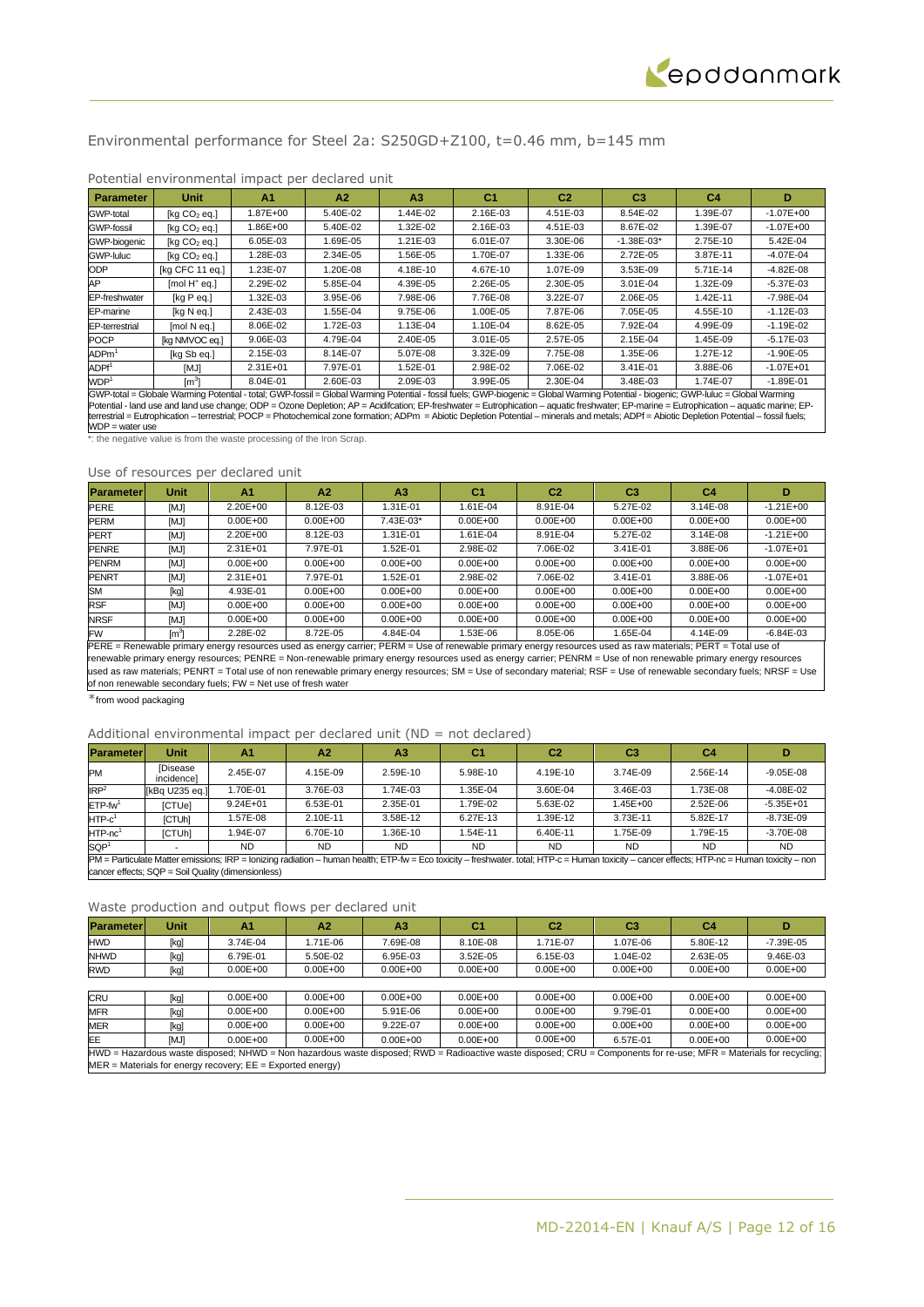## Environmental performance for Steel 2a: S250GD+Z100, t=0.46 mm, b=160 mm

| <b>Parameter</b>                                                                                                                                                                                                                                                                                                                                                                                                                                                                                                                                                                  | <b>Unit</b>              | A <sub>1</sub> | A2       | A <sub>3</sub> | C <sub>1</sub> | C <sub>2</sub> | C <sub>3</sub> | C <sub>4</sub> | D             |
|-----------------------------------------------------------------------------------------------------------------------------------------------------------------------------------------------------------------------------------------------------------------------------------------------------------------------------------------------------------------------------------------------------------------------------------------------------------------------------------------------------------------------------------------------------------------------------------|--------------------------|----------------|----------|----------------|----------------|----------------|----------------|----------------|---------------|
| GWP-total                                                                                                                                                                                                                                                                                                                                                                                                                                                                                                                                                                         | [kg CO <sub>2</sub> eq.] | .87E+00        | 5.40E-02 | 1.44E-02       | 2.16E-03       | 4.51E-03       | 8.12E-02       | 1.39E-07       | $-1.07E + 00$ |
| <b>GWP-fossil</b>                                                                                                                                                                                                                                                                                                                                                                                                                                                                                                                                                                 | [kg CO <sub>2</sub> eq.] | .86E+00        | 5.40E-02 | 1.32E-02       | 2.16E-03       | 4.51E-03       | 8.25E-02       | 1.39E-07       | $-1.07E + 00$ |
| GWP-biogenic                                                                                                                                                                                                                                                                                                                                                                                                                                                                                                                                                                      | [kg CO <sub>2</sub> eg.] | 6.04E-03       | 1.69E-05 | 1.21E-03       | 6.01E-07       | 3.30E-06       | $-1.39E - 03*$ | 2.75E-10       | 5.71E-04      |
| <b>GWP-luluc</b>                                                                                                                                                                                                                                                                                                                                                                                                                                                                                                                                                                  | [kg CO <sub>2</sub> eq.] | 1.28E-03       | 2.34E-05 | 1.56E-05       | 1.70E-07       | 1.33E-06       | 2.72E-05       | 3.87E-11       | $-4.07E - 04$ |
| <b>ODP</b>                                                                                                                                                                                                                                                                                                                                                                                                                                                                                                                                                                        | [kg CFC 11 eq.]          | 1.23E-07       | 1.20E-08 | 4.18E-10       | 4.67E-10       | 1.07E-09       | 3.53E-09       | 5.72E-14       | $-4.83E-08$   |
| AP                                                                                                                                                                                                                                                                                                                                                                                                                                                                                                                                                                                | $[mol H+ eq.]$           | 2.29E-02       | 5.85E-04 | 4.39E-05       | 2.26E-05       | 2.30E-05       | 3.01E-04       | 1.32E-09       | $-5.37E-03$   |
| EP-freshwater                                                                                                                                                                                                                                                                                                                                                                                                                                                                                                                                                                     | [kg P eq.]               | 1.32E-03       | 3.95E-06 | 7.98E-06       | 7.76E-08       | 3.22E-07       | 2.06E-05       | 1.43E-11       | $-7.98E - 04$ |
| EP-marine                                                                                                                                                                                                                                                                                                                                                                                                                                                                                                                                                                         | [kg N eg.]               | 2.43E-03       | 1.55E-04 | 9.75E-06       | 1.00E-05       | 7.87E-06       | 7.03E-05       | 4.56E-10       | $-1.12E - 03$ |
| <b>EP-terrestrial</b>                                                                                                                                                                                                                                                                                                                                                                                                                                                                                                                                                             | [mol N eq.]              | 8.08E-02       | 1.72E-03 | 1.13E-04       | 1.10E-04       | 8.62E-05       | 7.90E-04       | 5.00E-09       | $-1.19E - 02$ |
| <b>POCP</b>                                                                                                                                                                                                                                                                                                                                                                                                                                                                                                                                                                       | [kg NMVOC eq.]           | 9.05E-03       | 4.79E-04 | 2.40E-05       | $3.01E - 05$   | 2.57E-05       | 2.14E-04       | 1.45E-09       | $-5.17E-03$   |
| $\mathsf{ADPm}^1$                                                                                                                                                                                                                                                                                                                                                                                                                                                                                                                                                                 | [kg Sb eg.]              | 2.16E-03       | 8.15E-07 | 5.07E-08       | 3.32E-09       | 7.75E-08       | 1.35E-06       | 1.27E-12       | $-1.90E - 05$ |
| ADPf <sup>1</sup>                                                                                                                                                                                                                                                                                                                                                                                                                                                                                                                                                                 | [MJ]                     | 2.30E+01       | 7.98E-01 | 1.52E-01       | 2.98E-02       | 7.06E-02       | 3.41E-01       | 3.88E-06       | $-1.07E + 01$ |
| WDP <sup>1</sup><br>$\lceil m^3 \rceil$<br>3.99E-05<br>2.30E-04<br>8.03E-01<br>2.60E-03<br>2.09E-03<br>3.48E-03<br>1.74E-07<br>$-1.88E - 01$                                                                                                                                                                                                                                                                                                                                                                                                                                      |                          |                |          |                |                |                |                |                |               |
| GWP-total = Globale Warming Potential - total; GWP-fossil = Global Warming Potential - fossil fuels; GWP-biogenic = Global Warming Potential - biogenic; GWP-luluc = Global Warming<br>Potential - land use and land use change; ODP = Ozone Depletion; AP = Acidifcation; EP-freshwater = Eutrophication - aquatic freshwater; EP-marine = Eutrophication - aquatic marine; EP-<br>terrestrial = Eutrophication - terrestrial; POCP = Photochemical zone formation; ADPm = Abiotic Depletion Potential - minerals and metals; ADPf = Abiotic Depletion Potential - fossil fuels; |                          |                |          |                |                |                |                |                |               |

## Potential environmental impact per declared unit

\*: the negative value is from the waste processing of the Iron Scrap.

#### Use of resources per declared unit

| <b>Parameter</b> | Unit             | A <sub>1</sub> | A <sub>2</sub> | A3           | C1           | C2           | C <sub>3</sub> | C4           | D             |
|------------------|------------------|----------------|----------------|--------------|--------------|--------------|----------------|--------------|---------------|
| <b>PERE</b>      | [MJ]             | 2.19E+00       | 8.12E-03       | 1.31E-01     | 1.61E-04     | 8.91E-04     | 5.27E-02       | $3.14E - 08$ | $-1.20E + 00$ |
| <b>PERM</b>      | [MJ]             | $0.00E + 00$   | $0.00E + 00$   | 7.43E-03*    | $0.00E + 00$ | $0.00E + 00$ | $0.00E + 00$   | $0.00E + 00$ | $0.00E + 00$  |
| <b>PERT</b>      | [MJ]             | $2.19E + 00$   | 8.12E-03       | 1.31E-01     | 1.61E-04     | 8.91E-04     | 5.27E-02       | 3.14E-08     | $-1.20E + 00$ |
| <b>PENRE</b>     | [MJ]             | 2.30E+01       | 7.98E-01       | 1.52E-01     | 2.98E-02     | 7.06E-02     | 3.41E-01       | 3.88E-06     | $-1.07E + 01$ |
| <b>PENRM</b>     | [MJ]             | $0.00E + 00$   | $0.00E + 00$   | $0.00E + 00$ | $0.00E + 00$ | $0.00E + 00$ | $0.00E + 00$   | $0.00E + 00$ | $0.00E + 00$  |
| <b>PENRT</b>     | [MJ]             | 2.30E+01       | 7.98E-01       | 1.52E-01     | 2.98E-02     | 7.06E-02     | 3.41E-01       | 3.88E-06     | $-1.07E + 01$ |
| <b>SM</b>        | [kg]             | 4.10E-01       | $0.00E + 00$   | $0.00E + 00$ | $0.00E + 00$ | $0.00E + 00$ | $0.00E + 00$   | $0.00E + 00$ | $0.00E + 00$  |
| <b>RSF</b>       | [MJ]             | $0.00E + 00$   | $0.00E + 00$   | $0.00E + 00$ | $0.00E + 00$ | $0.00E + 00$ | $0.00E + 00$   | $0.00E + 00$ | $0.00E + 00$  |
| <b>NRSF</b>      | [MJ]             | $0.00E + 00$   | $0.00E + 00$   | $0.00E + 00$ | $0.00E + 00$ | $0.00E + 00$ | $0.00E + 00$   | $0.00E + 00$ | $0.00E + 00$  |
| <b>FW</b>        | $\mathsf{[m^3]}$ | 2.27E-02       | 8.72E-05       | 4.84E-04     | 1.53E-06     | 8.05E-06     | .64E-04        | 4.15E-09     | $-6.75E-03$   |

PERE = Renewable primary energy resources used as energy carrier; PERM = Use of renewable primary energy resources used as raw materials; PERT = Total use of renewable primary energy resources; PENRE = Non-renewable primary energy resources used as energy carrier; PENRM = Use of non renewable primary energy resources used as raw materials; PENRT = Total use of non renewable primary energy resources; SM = Use of secondary material; RSF = Use of renewable secondary fuels; NRSF = Use of non renewable secondary fuels; FW = Net use of fresh water

\*from wood packaging

WDP = water use

## Additional environmental impact per declared unit (ND = not declared)

| <b>Parameterl</b>                                                                                                                                                                             | Unit                                               | A1           | A <sup>2</sup> | A <sub>3</sub> | C <sub>1</sub> | C <sub>2</sub> | C <sub>3</sub> | C <sub>4</sub> | D             |
|-----------------------------------------------------------------------------------------------------------------------------------------------------------------------------------------------|----------------------------------------------------|--------------|----------------|----------------|----------------|----------------|----------------|----------------|---------------|
| PM                                                                                                                                                                                            | <b>Disease</b><br>incidence]                       | 2.46E-07     | 4.15E-09       | 2.59E-10       | 5.98E-10       | 4.19E-10       | 3.74E-09       | 2.56E-14       | $-9.06E - 08$ |
| IRP <sup>2</sup>                                                                                                                                                                              | [kBq U235 eq.]                                     | 1.69E-01     | 3.76E-03       | .74E-03        | 1.35E-04       | 3.60E-04       | 3.47E-03       | 1.74E-08       | $-4.08E - 02$ |
| $ETP-fw1$                                                                                                                                                                                     | [CTUe]                                             | $9.25E + 01$ | 6.54E-01       | 2.35E-01       | 1.79E-02       | 5.63E-02       | 1.46E+00       | 2.52E-06       | $-5.35E + 01$ |
| $HTP-c1$                                                                                                                                                                                      | [CTUh]                                             | 1.57E-08     | 2.10E-11       | 3.58E-12       | 6.27E-13       | 1.39E-12       | 3.72E-11       | 5.82E-17       | $-8.74E - 09$ |
| $HTP-nc1$                                                                                                                                                                                     | [CTUh]                                             | 1.94E-07     | 6.70E-10       | .36E-10        | 1.54E-11       | 6.40E-11       | 1.75E-09       | 1.79E-15       | $-3.71E-08$   |
| SQP <sup>1</sup>                                                                                                                                                                              |                                                    | <b>ND</b>    | <b>ND</b>      | ND.            | <b>ND</b>      | <b>ND</b>      | <b>ND</b>      | <b>ND</b>      | <b>ND</b>     |
| PM = Particulate Matter emissions; IRP = Ionizing radiation - human health; ETP-fw = Eco toxicity - freshwater. total; HTP-c = Human toxicity - cancer effects; HTP-nc = Human toxicity - non |                                                    |              |                |                |                |                |                |                |               |
|                                                                                                                                                                                               | cancer effects; SQP = Soil Quality (dimensionless) |              |                |                |                |                |                |                |               |

| <b>Parameter</b>                                                                                                                                                   | <b>Unit</b> | A1           | A <sub>2</sub> | A3           | C <sub>1</sub> | C <sub>2</sub> | C <sub>3</sub> | C4           |               |
|--------------------------------------------------------------------------------------------------------------------------------------------------------------------|-------------|--------------|----------------|--------------|----------------|----------------|----------------|--------------|---------------|
| <b>HWD</b>                                                                                                                                                         | [kg]        | 3.75E-04     | 1.71E-06       | 7.69E-08     | 8.10E-08       | 1.71E-07       | 1.07E-06       | 5.80E-12     | $-7.40E - 05$ |
| <b>NHWD</b>                                                                                                                                                        | [kg]        | 6.80E-01     | 5.50E-02       | 6.95E-03     | 3.52E-05       | $6.15E-03$     | 1.03E-02       | 2.64E-05     | 9.56E-03      |
| <b>RWD</b>                                                                                                                                                         | [kg]        | $0.00E + 00$ | $0.00E + 00$   | $0.00E + 00$ | $0.00E + 00$   | $0.00E + 00$   | $0.00E + 00$   | $0.00E + 00$ | $0.00E + 00$  |
|                                                                                                                                                                    |             |              |                |              |                |                |                |              |               |
| <b>CRU</b>                                                                                                                                                         | [kg]        | $0.00E + 00$ | $0.00E + 00$   | $0.00E + 00$ | $0.00E + 00$   | $0.00E + 00$   | $0.00E + 00$   | $0.00E + 00$ | $0.00E + 00$  |
| <b>MFR</b>                                                                                                                                                         | [kg]        | $0.00E + 00$ | $0.00E + 00$   | 5.91E-06     | $0.00E + 00$   | $0.00E + 00$   | 9.81E-01       | $0.00E + 00$ | $0.00E + 00$  |
| <b>MER</b>                                                                                                                                                         | [kg]        | $0.00E + 00$ | $0.00E + 00$   | 9.22E-07     | $0.00E + 00$   | $0.00E + 00$   | $0.00E + 00$   | $0.00E + 00$ | $0.00E + 00$  |
| EE                                                                                                                                                                 | [MJ]        | $0.00E + 00$ | $0.00E + 00$   | $0.00E + 00$ | $0.00E + 00$   | $0.00E + 00$   | 6.12E-01       | $0.00E + 00$ | $0.00E + 00$  |
| HWD = Hazardous waste disposed; NHWD = Non hazardous waste disposed; RWD = Radioactive waste disposed; CRU = Components for re-use; MFR = Materials for recycling; |             |              |                |              |                |                |                |              |               |
| $MER$ = Materials for energy recovery; $EE$ = Exported energy)                                                                                                     |             |              |                |              |                |                |                |              |               |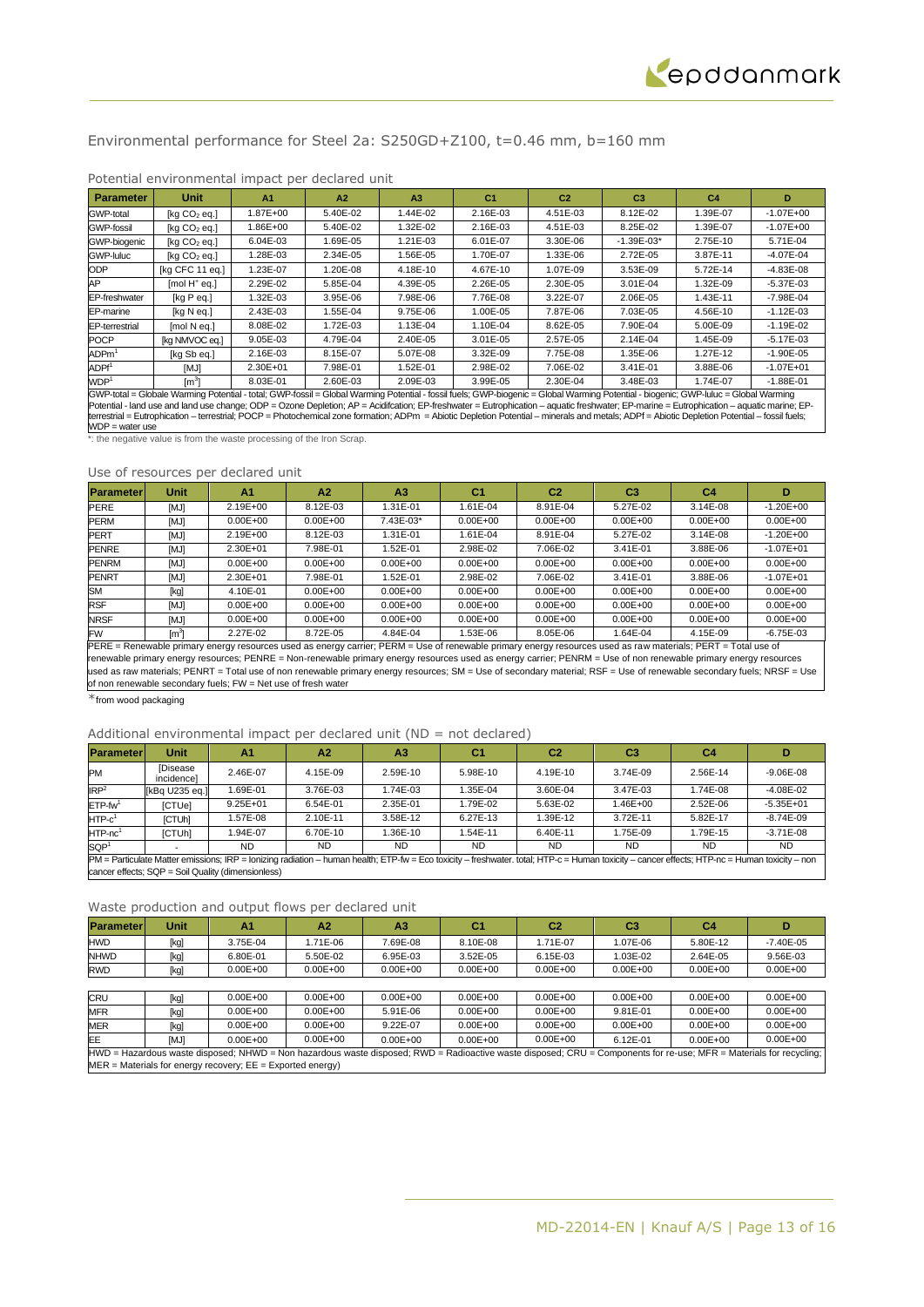

| Biogenic carbon content per unit                     |             |                                                                   |  |  |  |  |
|------------------------------------------------------|-------------|-------------------------------------------------------------------|--|--|--|--|
| <b>Parameter</b>                                     | <b>Unit</b> | At the factory gate                                               |  |  |  |  |
| Biogenic carbon content in<br>product                | [kg C]      |                                                                   |  |  |  |  |
| Biogenic carbon content in<br>accompanying packaging | [kg C]      | $1.5E - 04$                                                       |  |  |  |  |
| Note                                                 |             | 1 kg biogenic carbon is equivalent to 44/12 kg of CO <sub>2</sub> |  |  |  |  |

## Additional information

**Technical information on scenarios**

## **End of life (C1-C4) for all 6 profiles**

| Scenario information                 | 45 mm    | 70 mm                    | 95 mm    | 120 mm                   | 145 mm                   | 160 mm   | <b>Unit</b>       |
|--------------------------------------|----------|--------------------------|----------|--------------------------|--------------------------|----------|-------------------|
| Collected separately                 |          |                          |          |                          |                          |          | kg                |
| Collected with mixed waste           |          | $\overline{\phantom{a}}$ | -        | $\overline{\phantom{a}}$ | $\overline{\phantom{a}}$ | -        | kg                |
| For reuse                            |          |                          |          |                          | -                        |          | kg                |
| For recycling                        | 9.82E-01 | 9.80E-01                 | 9.78E-01 | 9.76E-01                 | 9.79E-01                 | 9.81E-01 | kg                |
| For energy recovery                  | 1.77E-02 | 2.05E-02                 | 2.22E-02 | 2.36E-02                 | 2.07E-02                 | 1.93E-02 | kg                |
| For final disposal                   |          |                          |          | $\overline{\phantom{0}}$ | -                        |          | kg                |
| Assumptions for scenario development |          |                          |          | $\overline{\phantom{a}}$ | -                        |          | As<br>appropriate |

## **Re-use, recovery and recycling potential (D) for all 6 profiles**

| Scenario information/Materiel           | 45 mm         | 70 mm       | 95 mm         | $120 \text{ mm}$ | 145 mm    | 160 mm      | Unit <sup>1</sup> |
|-----------------------------------------|---------------|-------------|---------------|------------------|-----------|-------------|-------------------|
| Recycling of primary steel              | $-4.52E - 01$ | $-4.51E-01$ | $-4.50E - 01$ | $-4.49E - 01$    | -4.50E-01 | $-4.51E-01$ | kg                |
| Energy recovery by incineration of foam | .77E-02       | 2.05E-02    | 2.00E-02      | 2.36E-02         | 2.07E-02  | 1.93E-02    | kg                |

## **Indoor air**

*The EPD does not give information on release of dangerous substances to indoor air because the horizontal standards on measurement of release of regulated dangerous substances from construction products using harmonized test methods according to the provisions of the respective technical committees for European product standards are not available.*

## **Soil and water**

*The EPD does not give information on release of dangerous substances to soil and water because the horizontal standards on measurement of release of regulated dangerous substances from construction products using harmonized test methods according to the provisions of the respective technical committees for European product standards are not available.*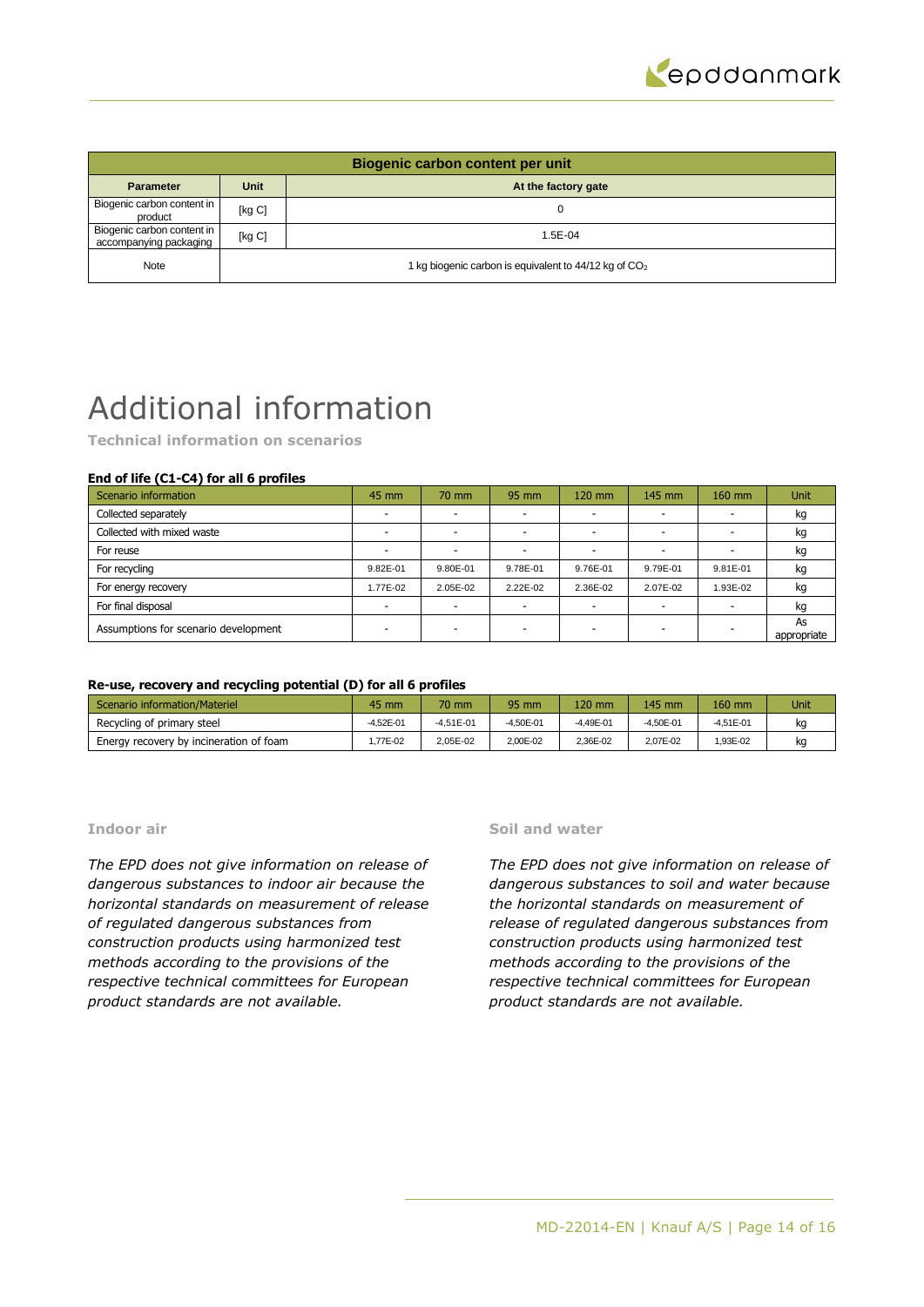

## References

| <b>Publisher</b>               | epddanmark<br>www.epddanmark.dk                                                                                                           |
|--------------------------------|-------------------------------------------------------------------------------------------------------------------------------------------|
| Program operator               | Danish Technological Institute<br>Buildings & Environment<br>Gregersensvej<br>DK-2630 Taastrup<br>www.teknologisk.dk                      |
| <b>LCA-practitioner</b>        | Elisabeth Balle Herschend og<br>Camilla Nørskov Flensted-Jensen<br>Nørskov Miljø<br>Egedal Centret 91A<br>3660 Stenløse<br>ebh@norskov.dk |
| LCA software /background data  | Simapro version 9.2.0.2<br>Ecoinvent 3.6 - allocation, cut-off by<br>$classification - unit$ .                                            |
| 3 <sup>rd</sup> party verifier | Ninkie Bendtsen<br>NIRAS A/S<br>Sortemosevej 19<br>3450 Allerød                                                                           |

## **General program instructions**

Version 2.0 www.epddanmark.dk

## **EN 15804**

DS/EN 15804:2012 + A2:2019 - "Sustainability of construction works – Environmental product declarations – Core rules for the product category of construction products"

## **Product specific cPCR**

Product category rules: PRC 2019:14 Construction products, Version 1.0, date 2019-12-20

## **EN 15942**

DS/EN 15942:2011 - " Sustainability of construction works - Environmental product declarations -Communication format business-to-business"

## **ISO 14025**

DS/EN ISO 14025:2010 – " Environmental labels and declarations – Type III environmental declarations – Principles and procedures"